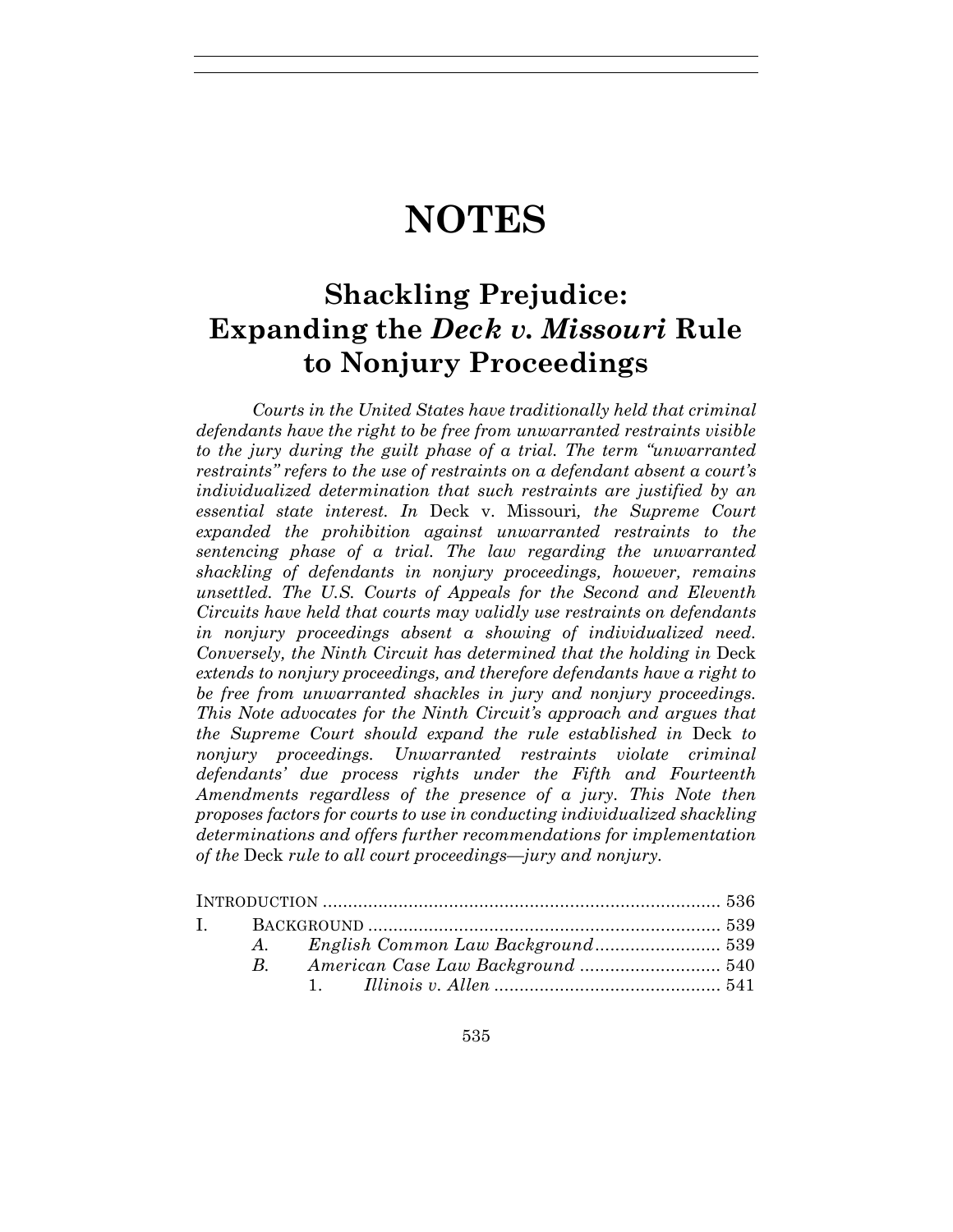|    |       | $2_{-}$                                                |  |
|----|-------|--------------------------------------------------------|--|
|    |       | 3.                                                     |  |
|    | C.    |                                                        |  |
|    |       | Factual Background of Deck v. Missouri  545<br>1.      |  |
|    |       | Procedural Background of <i>Deck v.</i><br>$2_{\cdot}$ |  |
|    |       |                                                        |  |
| П. |       |                                                        |  |
|    | А.    | English Common Law Shackling Background                |  |
|    |       |                                                        |  |
|    | В.    | The Legal Principles Supporting Deck Applied to        |  |
|    |       |                                                        |  |
|    |       | 1.                                                     |  |
|    |       | Right to Secure a Meaningful Defense  555<br>2.        |  |
|    |       | Dignity and Decorum of the Courtroom 556<br>3.         |  |
|    | $C$ . | Circuit Split Over Deck as Applied to Nonjury          |  |
|    |       | <i>Proceedings</i>                                     |  |
|    |       | The Second and Eleventh Circuit<br>1.                  |  |
|    |       |                                                        |  |
|    |       | The Ninth Circuit Approach  561<br>2.                  |  |
|    |       |                                                        |  |
|    |       |                                                        |  |
|    |       |                                                        |  |

#### INTRODUCTION

Fifty years ago, Bobby Seale, the cofounder of the Black Panther Party, was charged in Chicago with conspiring to cross state lines with the intent to cause riots.1 His arrest occurred in connection with the 1968 Democratic National Convention,2 and at his heated, racially charged trial, Seale called the presiding judge a "pig" and a "fascist."3 In response, the judge ordered Seale bound and silenced.4 "Seale, trying to scream through [a] gag, was then carried into the courtroom" tied to

<sup>1</sup>*.* Bob Greene, *A Courtroom Circus?*, CHI. TRIB. (Oct. 11, 1995), https://www.chicago tribune.com/news/ct-xpm-1995-10-11-9510110064-story.html [https://perma.cc/XGA7-UVEV].

<sup>2</sup>*. Id.*

<sup>3</sup>*. See Judge Julius J. Hoffman, 87, Dies: President at Trial of the Chicago 7*, N.Y. TIMES (July 2, 1983), https://www.nytimes.com/1983/07/02/obituaries/judge-julius-j-hoffman-87-diespresident-at-trial-of-the-chicago-7.html [https://perma.cc/V46J-UJN9] (stating that Seale called Federal District Judge Julius J. Hoffman, the judge presiding over Seale's trial, a "pig" and a "fascist"). *See generally* Greene, *supra* note 1 (explaining that tensions escalated between Seale and the judge when Seale demanded the right to defend himself during trial, instead of using the attorney of record, and the judge refused).

<sup>4</sup>*.* Greene, *supra* note 1.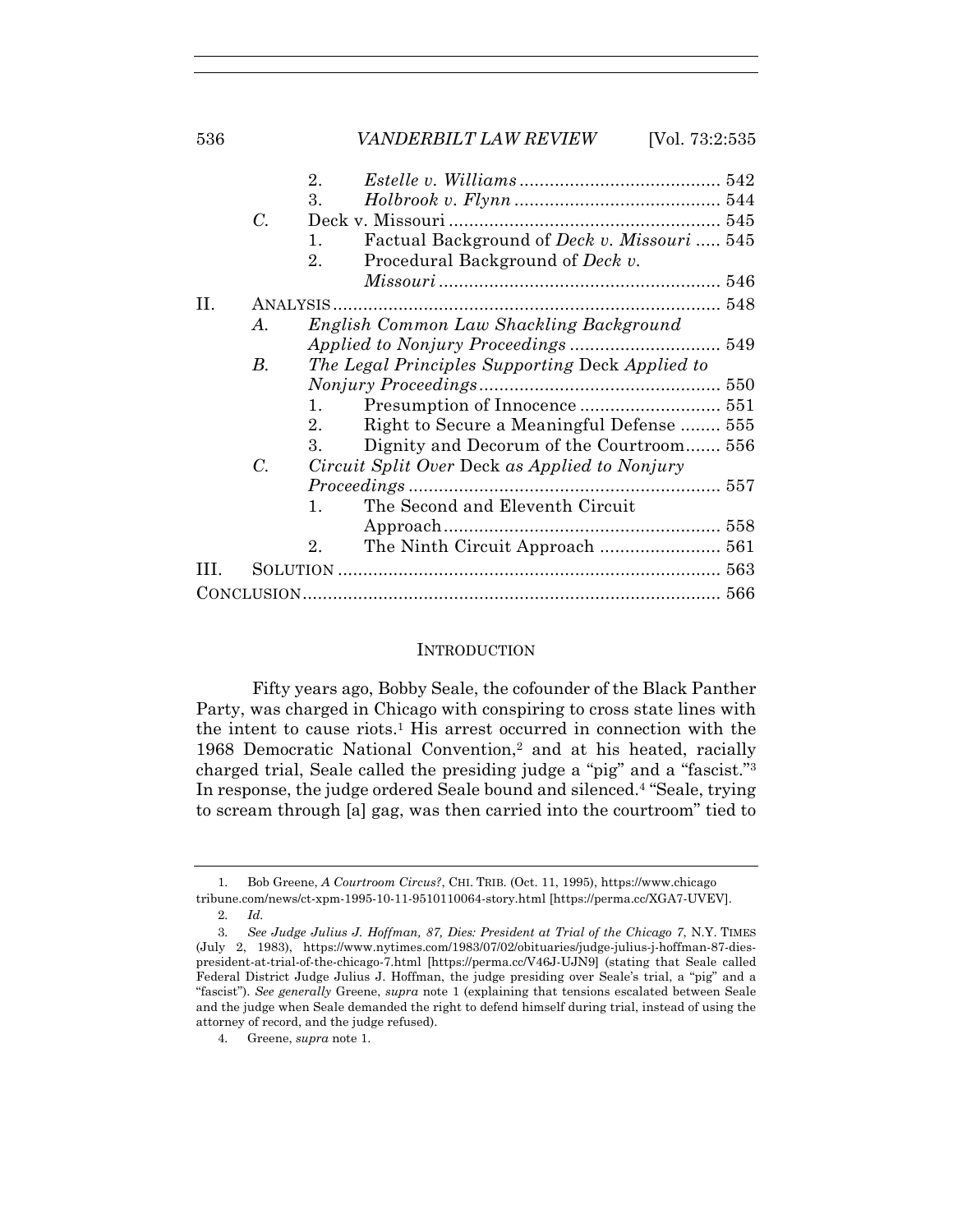a wooden chair as the jury looked on at the spectacle.5 And when the judge could still faintly hear Seale through the gag, he ordered it tightened.6

Of course, judges do not habitually gag and chain defendants to wooden chairs.7 But the Seale case demonstrates the prejudice that can result from the use of restraints in a courtroom. If a criminal defendant enters a courtroom shackled and gagged, those present in the courtroom may perceive the defendant as dangerous and threatening. Furthermore, restraints may signify that the defendant needs to be forcibly separated from the rest of society. These perceptions can taint the justice system with prejudice against defendants.

Undoubtedly, courts sometimes need to restrain particular defendants for the safety of themselves and others in the courtroom. But certain courts in the United States have outfitted all defendants in full restraints as a routine and indiscriminate policy for nonjury courtroom proceedings.8 "Full restraints" require defendants to wear tight handcuffs connected to a heavy chain wrapped around their waist with their feet shackled and chained together. When a court utilizes an indiscriminate shackling policy, the court requires defendants to wear full restraints regardless of perceived need or "a defendant's individual characteristics."9 Thus, while such a policy ensures that defendants who do pose a threat are effectively restrained, it also results in the shackling of defendants who are disabled, seriously ill, or injured.<sup>10</sup>

9*. See, e.g.*, *Sanchez-Gomez*, 859 F.3d at 654.

<sup>5</sup>*. Id.*

<sup>6</sup>*. Id.*

 <sup>7.</sup> While scenes as dramatic as that in the Seale trial occur very rarely, defendants are often gagged or otherwise shackled in a shocking manner. *Id.*; *see* State v. Brewer, 301 So. 2d 630, 636 (La. 1974) (holding that it was not abuse of discretion for the trial judge to order that one of the defendant's hands be tied behind his back and his mouth be "taped"); State v. Forrest, 609 S.E.2d 241, 246 (N.C. Ct. App. 2005) ("[T]he trial court did not abuse its discretion in requiring that defendant be secured to his chair, handcuffed, and masked during his trial."); Terry A. Maroney, *Angry Judges*, 65 VAND. L. REV. 1207, 1239–40 (2012) (citing Shaw v. State, 846 S.W.2d 482, 485– 86 (Tex. Crim. App. 1993)) (describing how a judge had a defendant "bound and gagged" for speaking out of turn).

<sup>8</sup>*. See, e.g.*, United States v. Sanchez-Gomez, 859 F.3d 649, 653 (9th Cir. 2017) (stating that the Southern District of California implemented a district-wide policy of allowing the U.S. Marshals Service to produce all in-custody defendants in full restraints for most nonjury proceedings), *vacated as moot*, 138 S. Ct. 1532 (2018); Alaska Pretrial Detainees for End of Unwarranted Courtroom Shackling v. Johnson, No. 3:17-CV-00226-SLG, 2018 WL 2144345, at \*1 (D. Alaska May 9, 2018) (describing that state courts in Alaska, as a policy, require that pretrial detainees be shackled together in a "human chain'" before entering the courtroom).

<sup>10</sup>*. Id.* (stating that full restraints were used on a defendant with a fractured wrist, a defendant with a vision impairment, and a defendant brought to court in a wheelchair who had serious and worsening health issues).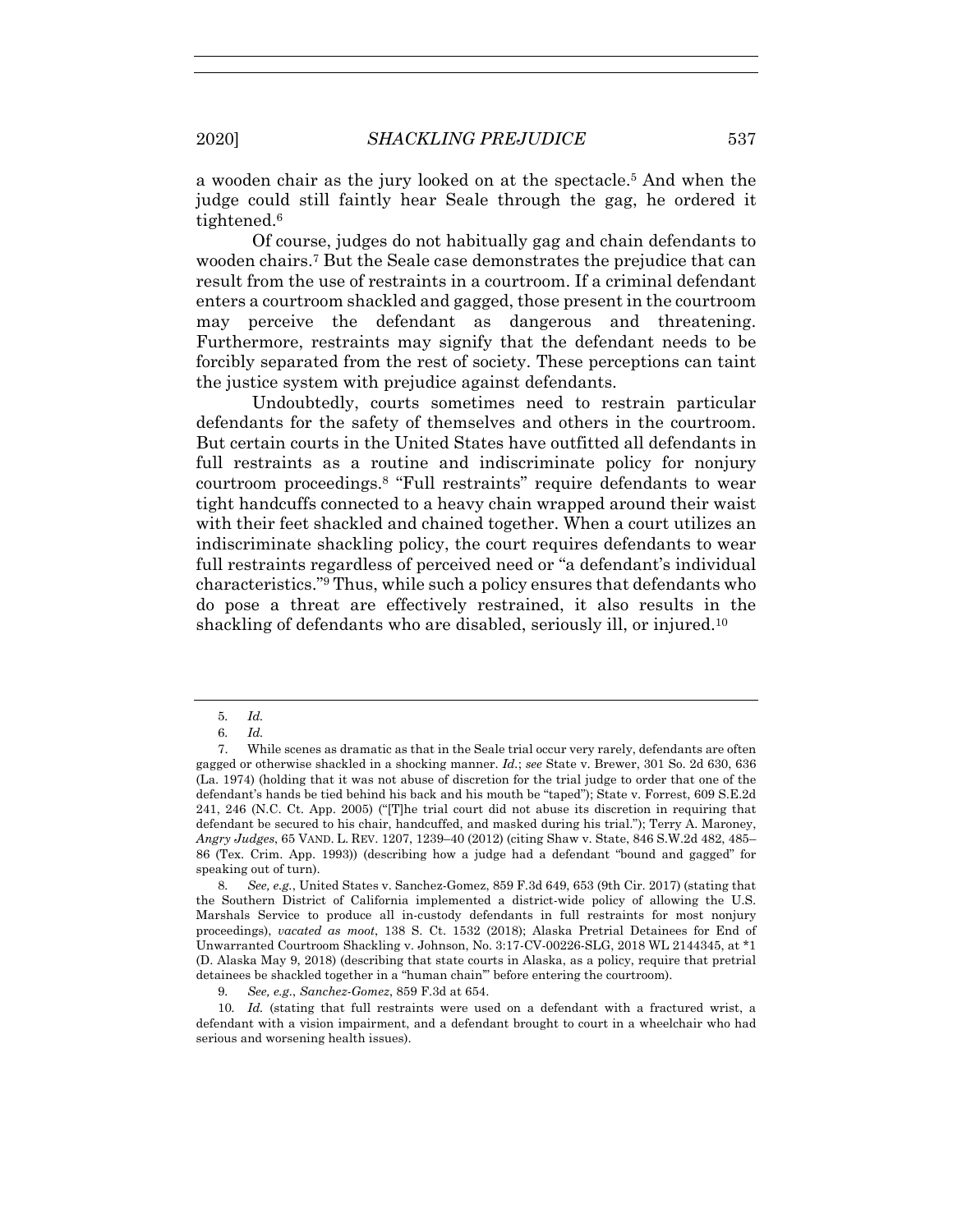The U.S. Supreme Court first directly adjudicated the constitutionality of shackling defendants in *Deck v. Missouri*.11 In *Deck*, the Court prohibited the use of visible shackles during the sentencing phase of a trial, except when the use of restraints could be "justified by an essential state interest."12 Courts had traditionally held that defendants have the right to be free from unwarranted restraints visible to the jury during the guilt phase of a trial, but *Deck* marked the first time that the Supreme Court explicitly expanded that recognized right to the sentencing phase.13 The term "unwarranted restraints" refers to the use of restraints on a defendant without a trial court's determination that such restraints are justified by a state interest specific to the particular defendant.<sup>14</sup> The law regarding the indiscriminate shackling of defendants in nonjury proceedings remains unsettled, however, and the circuit courts disagree on whether *Deck* applies to such cases.15

This Note examines the Supreme Court's opinion in *Deck v. Missouri* and comments on whether it applies to nonjury courtroom proceedings. Specifically, this Note analyzes whether the rule established in *Deck*, which prohibits indiscriminate shackling in the sentencing phase of trial, should be expanded to prohibit the use of indiscriminate shackling in all phases of trial—regardless of the presence of a jury.

Part I explains the history of shackling and restraining defendants, and details the *Deck v. Missouri* decision. Part II articulates the legal principles the Supreme Court relied on in *Deck* and analyzes how these principles fit within the context of nonjury proceedings. Part II additionally considers the circuit split that has arisen over the application of *Deck* to nonjury proceedings. Finally, Part III proposes that the Supreme Court expand the rule established in *Deck* to nonjury proceedings and argues that the unwarranted use of

 <sup>11. 544</sup> U.S. 622 (2005).

<sup>12</sup>*. Id.* at 624 (quoting Holbrook v. Flynn, 475 U.S. 560, 568–69 (1986)).

<sup>13</sup>*. See id.* at 628:

Courts and commentators share close to a consensus that, during the guilt phase of a trial, a criminal defendant has a right to remain free of physical restraints that are visible to the jury; that the right has a constitutional dimension; but that the right may be overcome in a particular instance by essential state interests such as physical security, escape prevention, or courtroom decorum.

<sup>14</sup>*. Id.* at 629.

<sup>15</sup>*. See Sanchez-Gomez*, 859 F.3d at 666 (holding that the rule established in *Deck* applies to nonjury proceedings as well); United States v. LaFond, 783 F.3d 1216, 1225 (11th Cir. 2015) (holding that the Constitution does not prohibit the shackling of a defendant during a sentencing hearing before a judge); United States v. Zuber, 118 F.3d 101, 104 (2d Cir. 1997) ("We decline to extend the rule . . . requiring an independent, judicial evaluation of the need to restrain a party in court—to the context of non-jury sentencing proceedings.").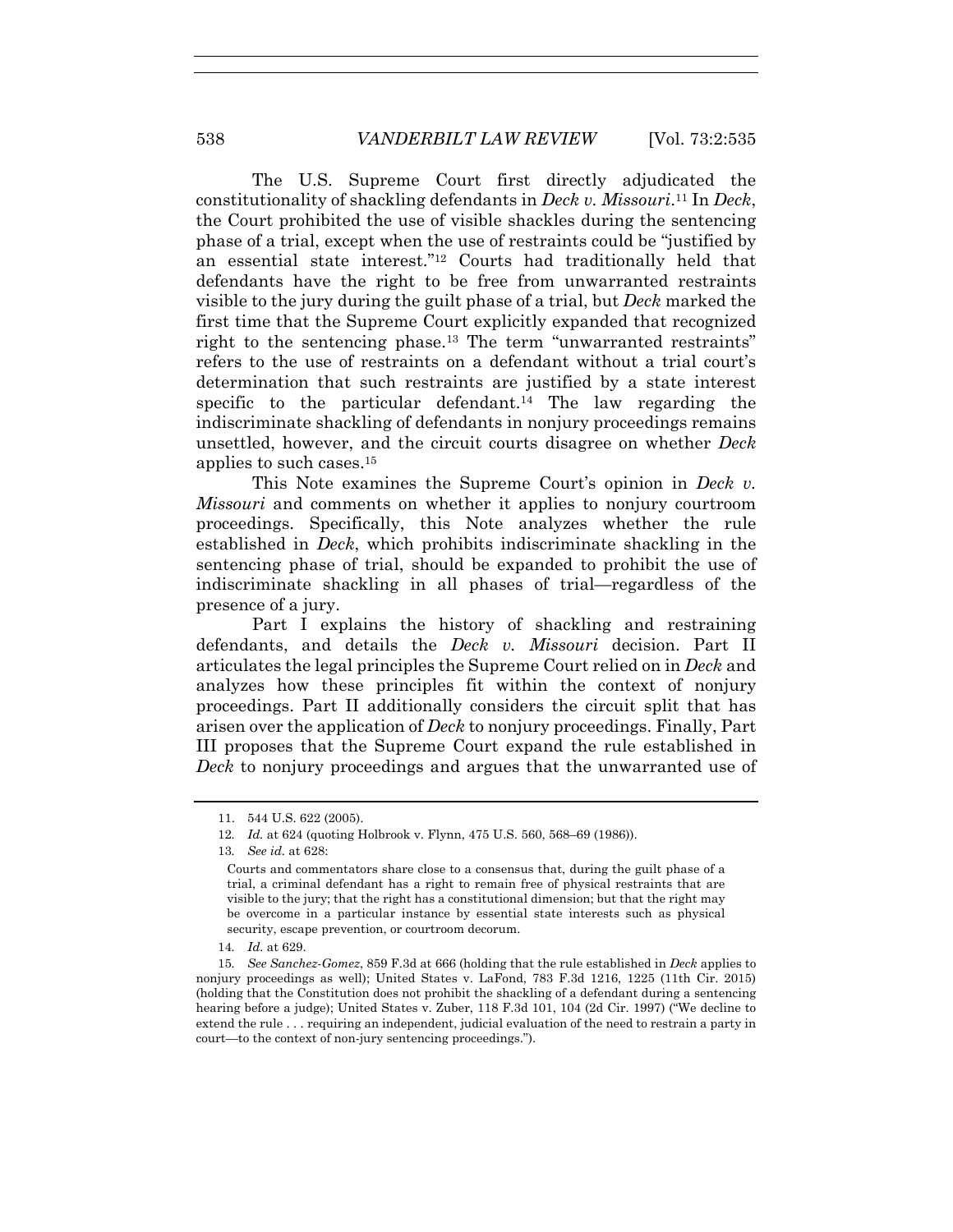restraints in nonjury proceedings violates defendants' due process rights under the Fifth and Fourteenth Amendments. Part III then proposes factors to be used in conducting individualized shackling determinations and provides further recommendations for implementing the *Deck* rule.

#### I. BACKGROUND

The use of restraints in the courtroom is a longstanding practice. Courts have grappled with questions of how and when defendants should be shackled in court proceedings for longer than the United States has existed. This Part will discuss the legal background on shackling defendants by analyzing English common law and American case law. It will focus specifically on three U.S. Supreme Court cases that mention the use of shackles on defendants: (1) *Illinois v. Allen*,16 (2) *Estelle v. Williams*,17 and (3) *Holbrook v. Flynn*.18 It will then discuss the factual and procedural background of *Deck v. Missouri*.19

## *A. English Common Law Background*

The practice of restraining defendants has deep roots in the common law. According to William Blackstone's *Commentaries on the Laws of England*, under English common law, a court could not shackle or otherwise restrain a defendant unless there was a clear risk that the defendant would attempt to escape.20 After describing this general prohibition, Blackstone noted the example of "Layer's Case," where a defendant with a prior escape attempt was shackled during arraignment. In Layer's Case, the court distinguished between the use of shackles at the "time of arraignment" and at the "time of trial," implying that shackles are less injurious during arraignment.<sup>21</sup> Blackstone does not present Layer's Case to support a general rule

 21. 4 BLACKSTONE, *supra* note 20, at 317; *see also Deck*, 544 U.S. at 626 (citing Layer's Case); *Sanchez-Gomez*, 859 F.3d at 663 (citing Layer's Case).

 <sup>16. 397</sup> U.S. 337 (1970).

 <sup>17. 425</sup> U.S. 501 (1976).

 <sup>18. 475</sup> U.S. 560 (1986).

 <sup>19. 544</sup> U.S. 622 (2005).

 <sup>20. 4</sup> WILLIAM BLACKSTONE, COMMENTARIES ON THE LAWS OF ENGLAND \*317 (1769) ("[I]t is laid down in our ancient books, that, though under an indictment of the highest nature, [a defendant] must be brought to the bar without irons, or any manner of shackles or bonds; unless there be evident danger of an escape." (footnote omitted)); *see also* 3 EDWARD COKE, INSTITUTES OF THE LAWS OF ENGLAND 34 (1797) ("If felons come in judgement to answer . . . they shall be out of irons, and all manner of bonds, so that their pain shall not take away any manner of reason, nor them constrain to answer, but at their free will.").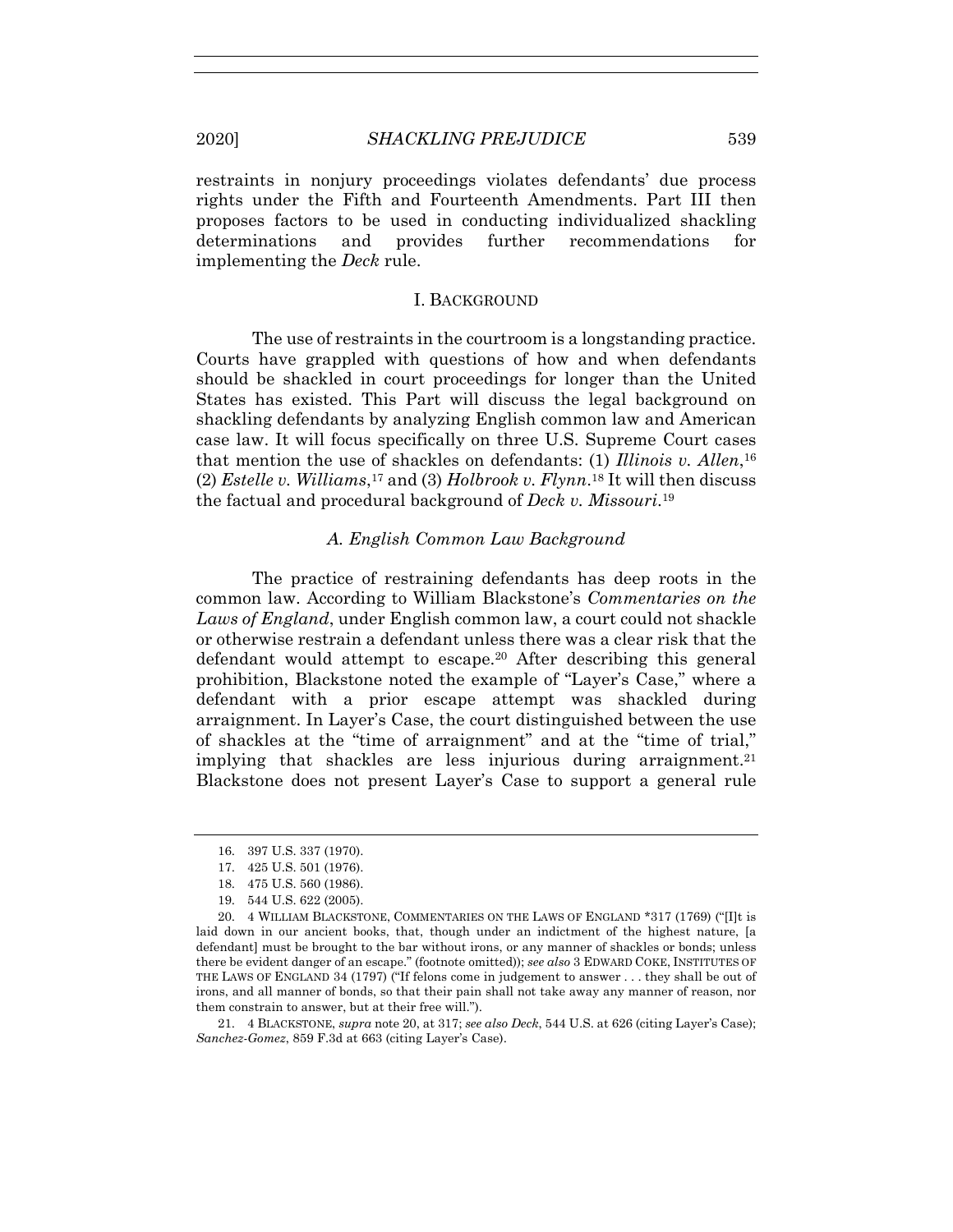allowing restraints during arraignment hearings, however.<sup>22</sup> Instead, Layer's Case can be read as an exception to the general ban on shackling in the courtroom.23 In Layer's Case, the defendant's prior attempt at escape revealed an individualized need for restraints during the arraignment hearing.24 Layer's Case therefore demonstrates that shackling defendants at arraignment was "not a standard practice, or even permissible, absent a demonstrated need."25

While limited information exists to explain the prohibition against shackling in English common law, commentators have hypothesized that the rule was introduced to serve multiple purposes: to guarantee defendants a fair trial; to prevent punishing defendants before they receive a conviction; to allow defendants to meaningfully engage in their own defense without the distraction of wearing shackles; to prevent defendants from suffering excessive pain from heavy, uncomfortable shackles; and to maintain the dignity and decorum of the courtroom.26

#### *B. American Case Law Background*

The English common law rule on shackling defendants in the courtroom has had lasting significance. Indeed, American courts have largely adopted Blackstone's legal principles.27 The first reported case in the United States on physically restraining defendants was *People v. Harrington*<sup>28</sup> in 1871.29 In *Harrington*, the California Supreme Court embraced the English common law rule and restricted the ability of the court to shackle criminal defendants during trial proceedings.30

27*. See* Deck v. Missouri, 544 U.S. 622, 629 (2005) (adopting the limitations on shackling promulgated by Blackstone by declaring that the Constitution "prohibit[s] physical restraints visible to the jury absent a trial court determination . . . that [restraints] are justified by a state interest specific to a particular trial," and extending the rule against visible restraints to the sentencing phase of a trial); 4 BLACKSTONE, *supra* note 20, at 317.

28. 42 Cal. 165 (1871).

29*. See Deck*, 544 U.S. at 643 (Thomas, J., dissenting) (stating that *Harrington* was the first case in the United States to enforce the English common law rule against shackling defendants (citing State v. Smith, 8 P. 343 (Or. 1883))).

30*. Harrington*, 42 Cal. at 168–69 ("[T]o require a prisoner during the progress of his trial before the Court and jury to appear and remain with chains and shackles upon his limbs, without evident necessity for such restraint . . . is a direct violation of the common law rule . . . .").

 <sup>22. 4</sup> BLACKSTONE, *supra* note 20, at 317.

<sup>23</sup>*. Id.*

 <sup>24.</sup> *Id.*

 <sup>25.</sup> *Sanchez-Gomez*, 859 F.3d at 663.

<sup>26</sup>*.* Tara J. Mondelli, Note, Deck v. Missouri*: Assessing the Shackling of Defendants During the Penalty Phase of Trials*, 15 WIDENER L.J. 785, 786 (2006) (citing David E. Westman, Note, *Handling the Problem Criminal Defendant in the Courtroom: The Use of Physical Restraints and Expulsion in the Modern Era*, 2 SAN DIEGO JUST. J. 507, 509–10 (1994)).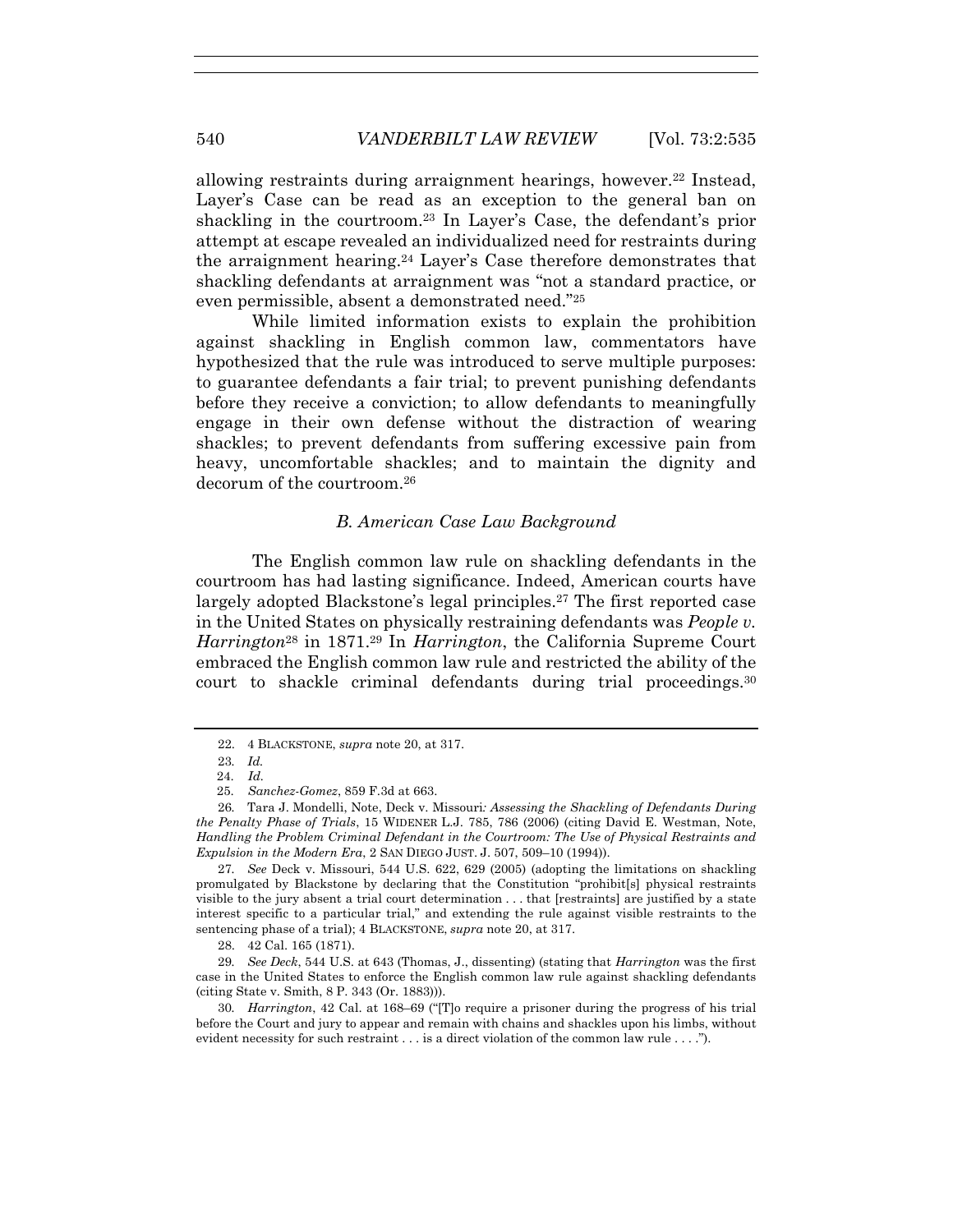*Harrington* emphasized the prejudicial aspect of restraints and held that the use of restraints is prohibited when "such physical bonds and restraints ... materially impair and prejudicially affect [the defendant's] statutory privilege of becoming a competent witness and testifying in his own behalf."31 Other states addressed the issue shortly after *Harrington* but disagreed over the proper level of discretion to accord the court in making restraint determinations.32 Despite the minor divergences, however, the states shared a "general preference that defendants be brought to trial without shackles."33

The Supreme Court eventually weighed in on the issue in three important cases: (1) *Illinois v. Allen*,34 (2) *Estelle v. Williams*,35 and (3) *Holbrook v. Flynn.*36 Although the discussions on defendant restraints were dicta in all three cases, they nevertheless provide an important glimpse into the Supreme Court's approach toward the constitutionality of shackling. Furthermore, the Court relied heavily on *Allen*, *Estelle*, and *Holbrook* in deciding *Deck v. Missouri*.37

## 1. *Illinois v. Allen*

In 1970, the Supreme Court decided *Illinois v. Allen*, which affirmed the general prohibition against the use of restraints during trial. The Court's decision was notable for its emphasis on the injurious effects of shackling.38 The Court acknowledged, however, that such a

35. 425 U.S. 501 (1976).

<sup>31</sup>*. Id.* at 168.

 <sup>32.</sup> Justice Thomas's *Deck* dissent provides a thorough overview of the divergence among the states in regard to the deference given to judges for restraint decisions. *Deck*, 544 U.S. at 643–45 (Thomas, J., dissenting). He states that in the earliest cases on the issue, in the late 1800s, New Mexico, Alabama, and Mississippi gave courts wide latitude to determine if a defendant needed to be restrained. *Id.* at 643–44; *see, e.g.*, Faire v. State, 58 Ala. 74, 80–81 (1877); Lee v. State, 51 Miss. 566, 574 (1875); Territory v. Kelly, 2 N.M. 292, 304–06 (1882). "California, Missouri, Washington, and Oregon adopted more restrictive approaches," however, and imposed rules that limited the ability to shackle criminal defendants, while Texas adopted an "intermediate" approach. *Deck*, 544 U*.*S. at 644–45; *see, e.g.*, *Harrington*, 42 Cal. at 168–69; State v. Kring, 64 Mo. 591, 593 (1877); *Smith*, 8 P. at 343; Rainey v. State, 20 Tex. Ct. App. 455, 472 (1886); State v. Williams, 50 P. 580, 581–82 (Wash. 1897).

<sup>33</sup>*. Deck*, 544 U.S. at 645 (Thomas, J., dissenting).

 <sup>34. 397</sup> U.S. 337 (1970).

<sup>36</sup>*.* 475 U.S. 560 (1986); *see Deck*, 544 U.S. at 649 (Thomas, J., dissenting) (declaring that the decisions in *Allen*, *Estelle*, and *Holbrook* shaped modern American case law on shackling).

<sup>37</sup>*. Deck*, 544 U.S. at 650.

 <sup>38.</sup> *Allen*, 397 U.S. at 344:

Not only is it possible that the sight of shackles and gags might have a significant effect on the jury's feelings about the defendant, but the use of this technique is itself something of an affront to the very dignity and decorum of judicial proceedings that the judge is seeking to uphold. Moreover, one of the defendant's primary advantages of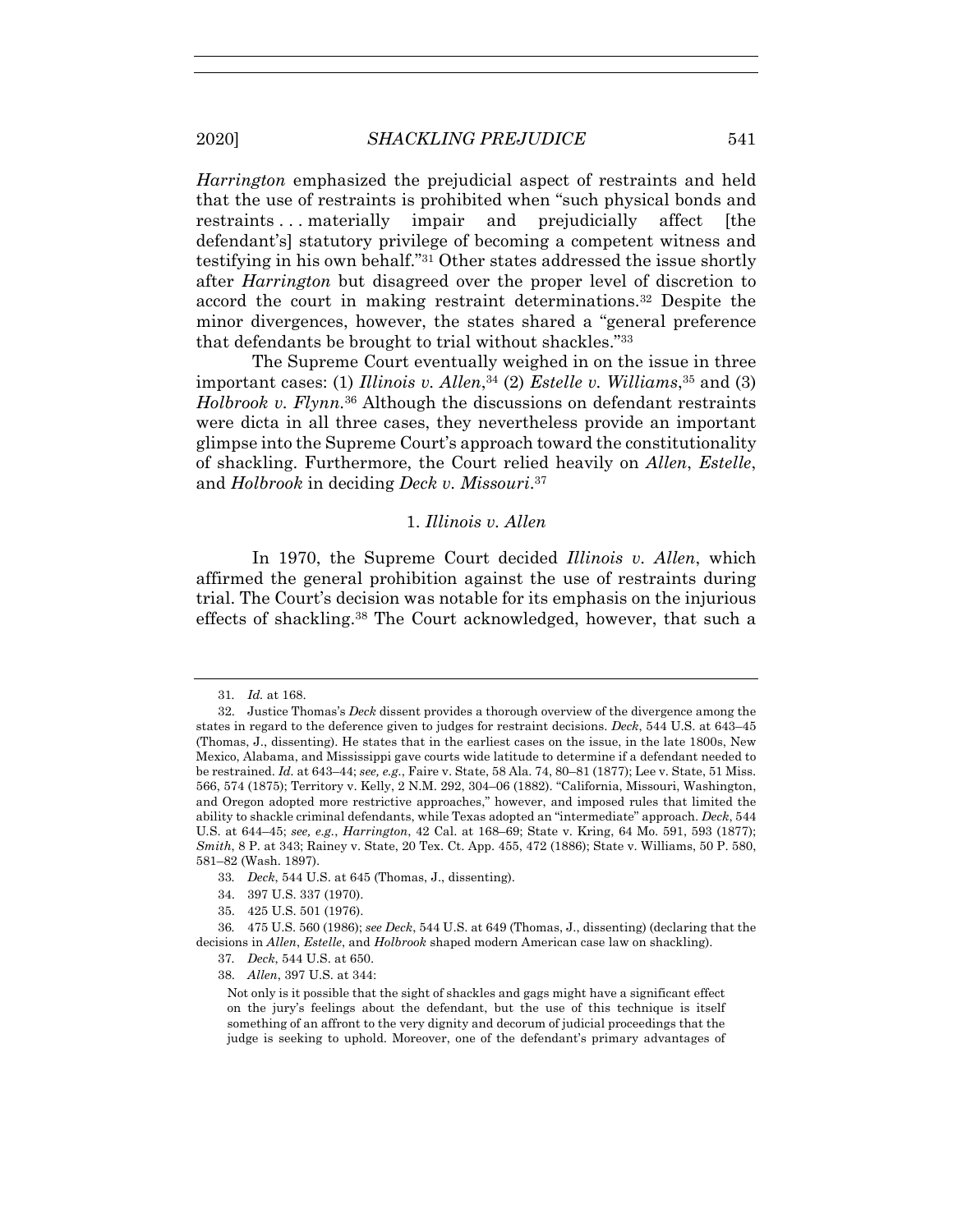prohibition is not absolute. In *Allen*, the defendant threatened others in the courtroom,39 ripped documents, and exhibited increasingly aggressive behavior.40 In these circumstances, the Court indicated that the judge had the right to take action to control the defendant.<sup>41</sup> The Court listed three methods trial judges could employ to handle disorderly or violent defendants, one of which involved restraining the defendant.42 In fact, the Court stated that "in some situations . . . binding and gagging might possibly be the fairest and most reasonable way to handle" an uncontrollable defendant.<sup>43</sup>

Nevertheless, the Court in *Allen* expressed significant concerns about the negative effects of shackling. The Court cautioned that "no person should be tried while shackled and gagged except as a last resort."44 Furthermore, the Court stressed that the use of physical restraints causes prejudice to the defendant because it significantly affects the jury's feelings, impairs the defendant's ability to participate in the trial, and offends the "dignity and decorum" of the courtroom.45 In short, *Allen* stated that judges may use restraints in the courtroom if the situation warrants such a response but warned in dicta that these measures should not be used flippantly.46

## 2. *Estelle v. Williams*

Six years after *Allen*, the Supreme Court again confronted the shackling issue in *Estelle v. Williams*.47 In *Estelle*, the defendant was forced to remain in prison clothing during his trial, and after the conclusion of his trial he argued that appearing before a jury in prison attire was inherently unfair.48 The Court noted that unlike the use of physical restraints, which serves the purpose of controlling a disruptive

- 46*. Id.*
- 47. 425 U.S. 501 (1976).
- 48*. Id.* at 502–03.

being present at the trial, his ability to communicate with his counsel, is greatly reduced when the defendant is in a condition of total physical restraint.

<sup>39</sup>*. Id.* at 340 (explaining that the defendant threatened that the judge would be a "corpse" by the time the defendant went to lunch).

<sup>40</sup>*. Id.*

<sup>41</sup>*. Id.* at 343–44.

<sup>42</sup>*. Id.* ("We think there are at least three constitutionally permissible ways for a trial judge to handle an obstreperous defendant like Allen: (1) bind and gag him, thereby keeping him present; (2) cite him for contempt; (3) take him out of the courtroom until he promises to conduct himself properly.").

<sup>43</sup>*. Id.* at 344.

<sup>44</sup>*. Id*.

<sup>45</sup>*. Id.*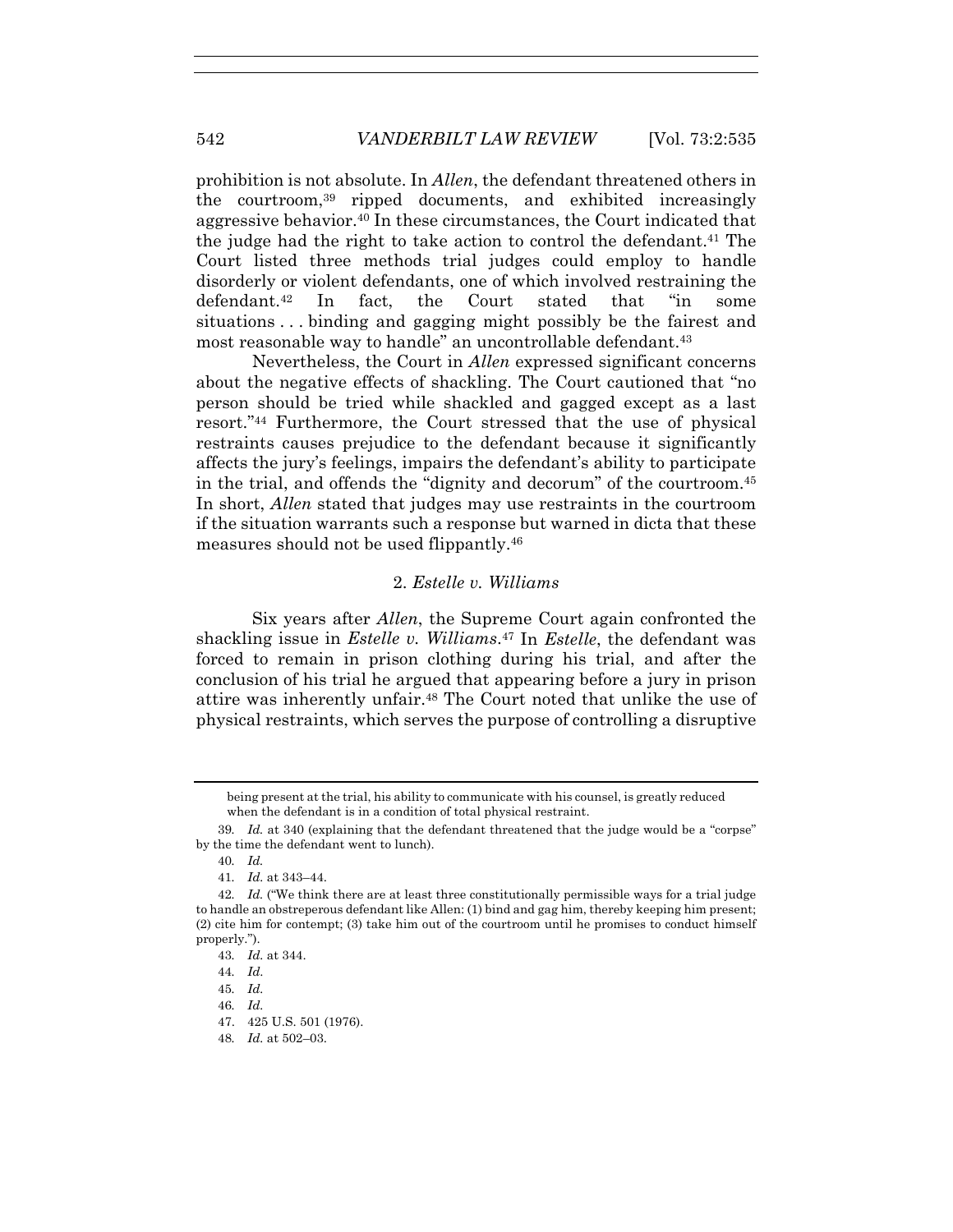defendant and maintaining order in the courtroom,49 forcing a defendant to remain in prison clothing during trial does not further an essential state interest.50 Noting the prejudicial effect of prison garb, the Court stated that the Fourteenth Amendment prohibits the state from compelling a defendant to wear prison attire during a jury trial.<sup>51</sup> The Court, however, held that the defendant's failure to object to his attire at trial negated the presence of compulsion, which was necessary to establish a constitutional violation.52 Because the defendant did not object, the Court held that the State did not violate the defendant's constitutional right to wear alternative clothing.53

In dissent, Justice William J. Brennan Jr. critiqued the majority for "imput[ing] the effect of waiver" to the failure of the defendant to object to the prison attire.54 He argued that the defendant in *Estelle* had not "knowingly, voluntarily, and intelligently consented to be tried in" the prison garb.55 Furthermore, he stressed that criminal defendants are entitled to a presumption of innocence, and when defendants wear prison clothing during a trial, they are "rob[bed]" of that presumption.56 Justice Brennan additionally argued that requiring a defendant to wear prison clothing "surely tends to brand him in the eyes of the jurors with an unmistakable mark of guilt."57 He wrote that due process rights do not tolerate even a minimal risk that the defendant's prison outfit could influence a juror and erode the defendant's right to a presumption of innocence.58

53*. Id.*

54*. Id.* at 515–16 (Brennan, J., dissenting) (stating that "respondent's trial in identifiable prison garb constituted a denial of due process of law" and "present[ed] the possibility of an unjustified verdict of guilt").

<sup>49</sup>*. See Allen*, 397 U.S. at 343 (stating that trial judges need discretion to take action, including shackling and gagging a defendant, to maintain the "dignity, order, and decorum" of the courtroom).

<sup>50</sup>*. Estelle*, 425 U.S. at 505 ("[C]ompelling an accused to wear jail clothing furthers no essential state policy.").

<sup>51</sup>*. Id.* at 504–05, 512.

<sup>52</sup>*. Id.* at 512–13 (declaring that "the State cannot, consistently with the Fourteenth Amendment, compel an accused to stand trial before a jury while dressed in identifiable prison clothes," but holding that here, because the defendant had not objected, there was no constitutional violation).

<sup>55</sup>*. Id.* at 516.

<sup>56</sup>*. Id.* at 518.

<sup>57</sup>*. Id.*

<sup>58</sup>*. Id.*; *see* Brandon Dickerson, Note, *Bidding Farewell to the Ball and Chain: The United States Supreme Court Unconvincingly Prohibits Shackling in the Penalty Phase in* Deck v. Missouri, 39 CREIGHTON L. REV. 741, 764–65 (2006) (summarizing Justice Brennan's opinion).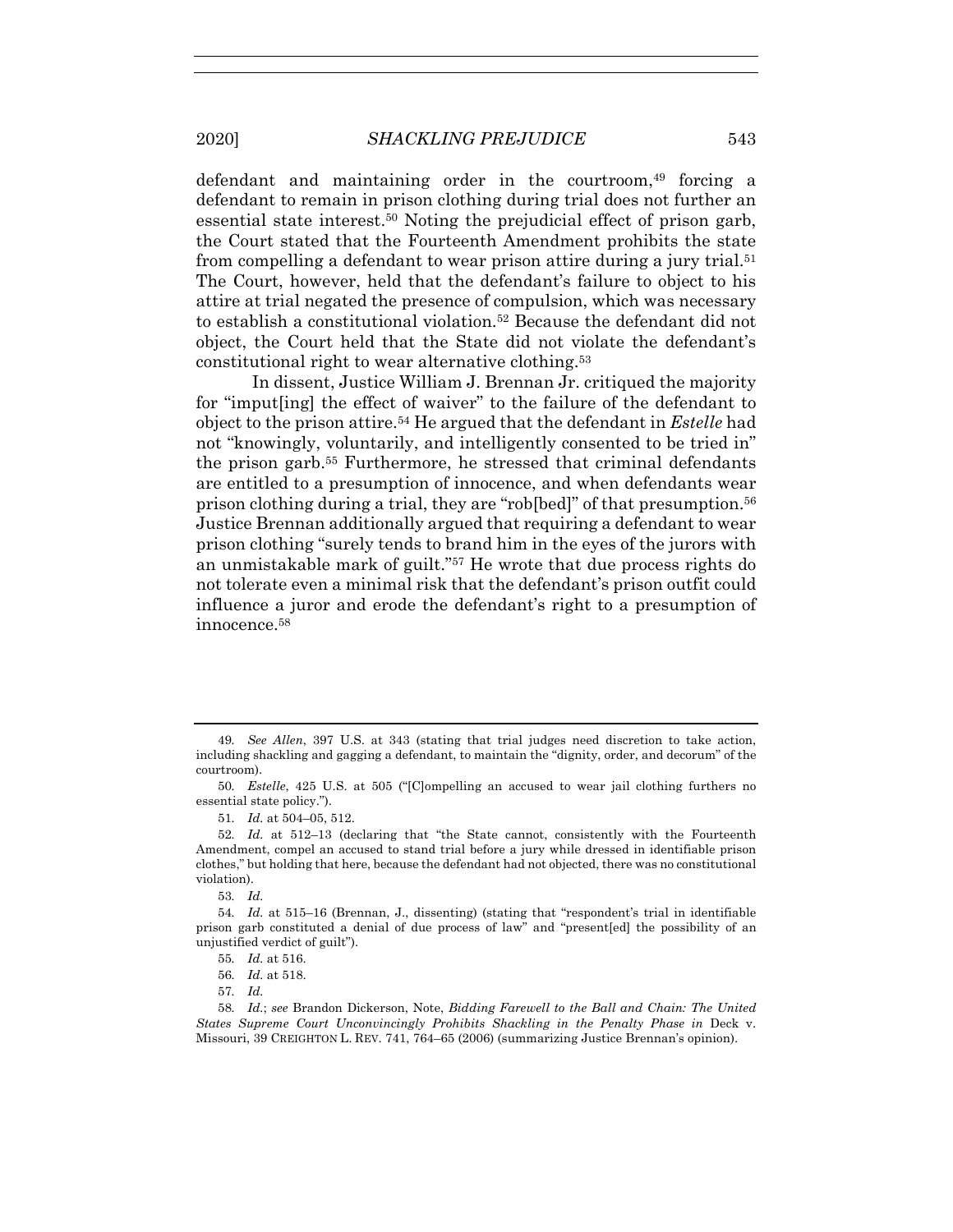#### 3. *Holbrook v. Flynn*

In 1986, a decade after *Estelle v. Williams*, the Supreme Court decided *Holbrook v. Flynn*.59 In *Holbrook*, four uniformed state troopers sat in the front row of the spectator section of the courtroom during the guilt phase of the defendant's jury trial.60 The courtroom's normal security force did not include troopers,  $61$  but the court used them for supplemental security specifically for the defendant's trial.62 The court used additional security measures because the defendant "had been denied bail after an individualized determination" that the State could not otherwise ensure his presence at trial.<sup>63</sup> The defendant claimed that the presence of the uniformed guards would likely influence the jury by suggesting that the defendant was of bad character. The Supreme Court disagreed, however, holding that the "conspicuous" presence of additional uniformed officers at the trial was not inherently prejudicial and thus did not deprive the defendant of his constitutional right to a fair and unbiased trial.<sup>64</sup>

The Court arrived at its conclusion by comparing the prejudicial effects of the uniformed state troopers' presence at trial with the prejudicial effects of physical restraints and prison clothing.65 The Court stated that shackles and prison attire are clear indications that the defendant needs to be controlled and separated from the public, which may result in improper juror bias against the defendant.<sup>66</sup> Conversely, however, the Court noted that jurors would not necessarily interpret the guards as a sign that the defendant is dangerous.  $67$ Instead, there are a "wider range of inferences that a juror might reasonably draw from the officers' presence."68 For example, a juror may interpret the presence of officers as protection against disturbances from outside the courtroom, or simply as a routine element of a criminal proceeding.69 The presence of officers should, therefore, be

 <sup>59. 475</sup> U.S. 560 (1986).

<sup>60</sup>*. Id.* at 562.

<sup>61</sup>*. Id.*

<sup>62</sup>*. Id.*

<sup>63</sup>*. Id*. at 571.

<sup>64</sup>*. See id.* at 569 (" '[R]eason, principle, and common human experience' counsel against a presumption that any use of identifiable security guards in the courtroom is inherently prejudicial." (quoting Estelle v. Williams, 425 U.S. 501, 504 (1976))).

<sup>65</sup>*. Id.* at 569.

<sup>66</sup>*. Id.*

<sup>67</sup>*. Id.*

<sup>68</sup>*. See id.* at 569, 571 ("Four troopers are unlikely to have been taken as a sign of anything other than a normal official concern for the safety and order of the proceedings.").

 <sup>69.</sup> *Id.*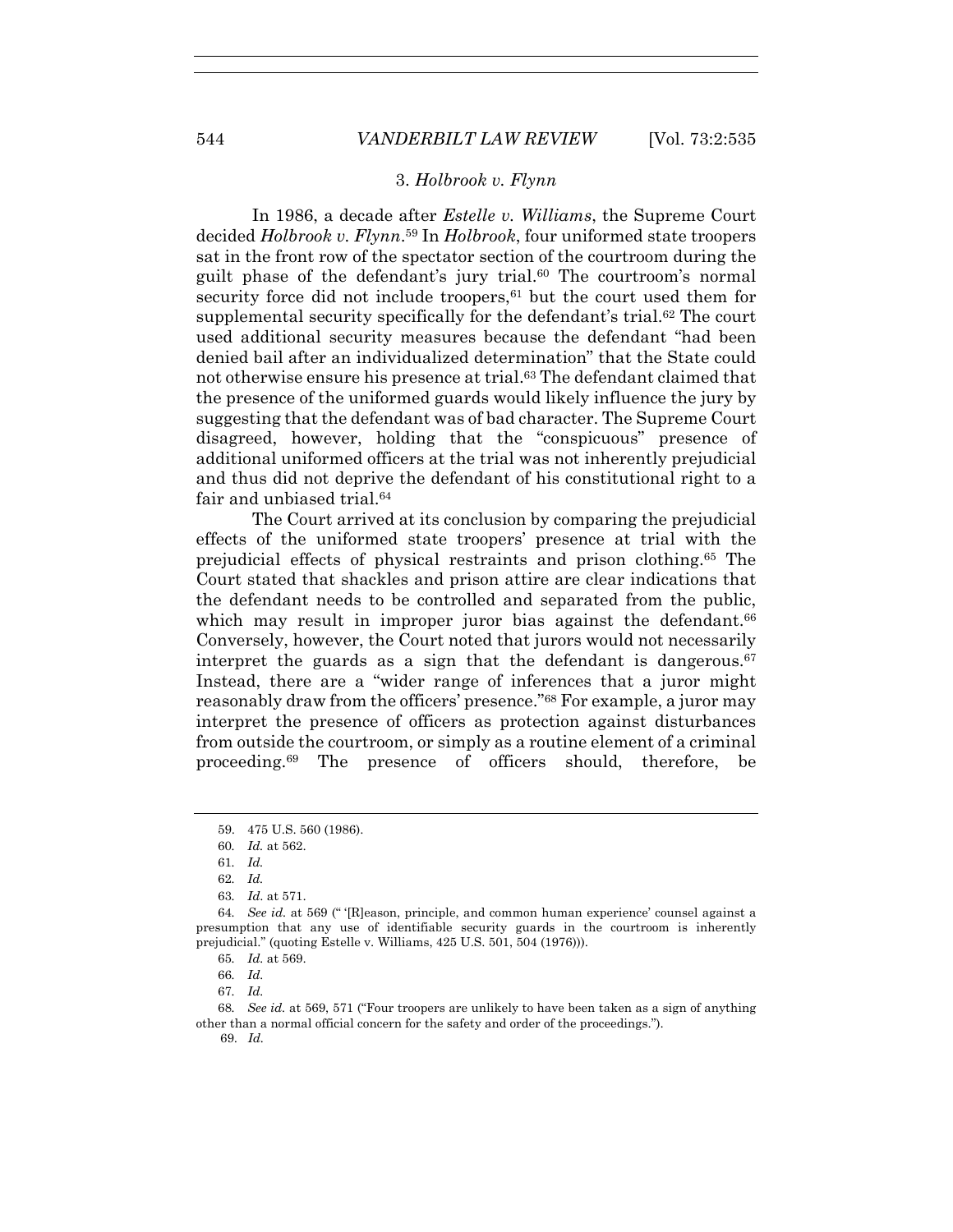distinguished from shackling and prison clothing.70 The Court accordingly held that the defendant's constitutional due process rights had not been violated.71

## *C.* Deck v. Missouri

After *Holbrook*, the Supreme Court did not encounter another shackling case until *Deck v. Missouri* in 2005. In *Deck*, the Court held that the Due Process Clause prohibits the use of visible shackles during *the sentencing phase* of a criminal proceeding, except when an essential state interest, specific to a particular defendant, requires the use of restraints.72 *Deck* therefore expanded the generally accepted rule prohibiting indiscriminate shackling during the guilt phase of trial to the sentencing phase of trial, thereby increasing the recognized rights of criminal defendants.73

## 1. Factual Background of *Deck v. Missouri*

On July 8, 1996, Carman Deck drove to rural Jefferson County, Missouri, to rob James and Zelma Long, an elderly couple that he had been surveilling.74 He knew the Longs' grandson and had previously accompanied the grandson to break into a safe that the Longs kept in their home.75 When Deck arrived at the Longs' house with a plan to rob the safe, he knocked on their door under the guise of needing directions to a nearby town.76 Mrs. Long invited Deck inside their home, and soon after, Deck pulled a pistol from his waistband and demanded that the Longs enter their bedroom and open the safe.<sup>77</sup> Deck then instructed the Longs to lie face down on the bed, where he debated whether or not to kill them for approximately ten minutes before ultimately killing both James and Zelma with the pistol.78 Deck then fled the scene and

- 73*. Id.*
- 74. State v. Deck (*Deck I*), 994 S.W.2d 527, 531 (Mo. 1999).
- 75*. Id.*
- 76*. Id.*
- 77*. Id.* at 531–32.
- 78*. Id.*

<sup>70</sup>*. Id.* at 569. *But see Estelle*, 425 U.S. at 508 (noting that although prison garb may prejudice the jury against a defendant, producing a defendant in prison attire can also be used as a "defense tactic" to elicit sympathy from the jurors).

<sup>71</sup>*. See Holbrook*, 475 U.S. at 569–72.

 <sup>72.</sup> Deck v. Missouri, 544 U.S. 622, 632 (2005).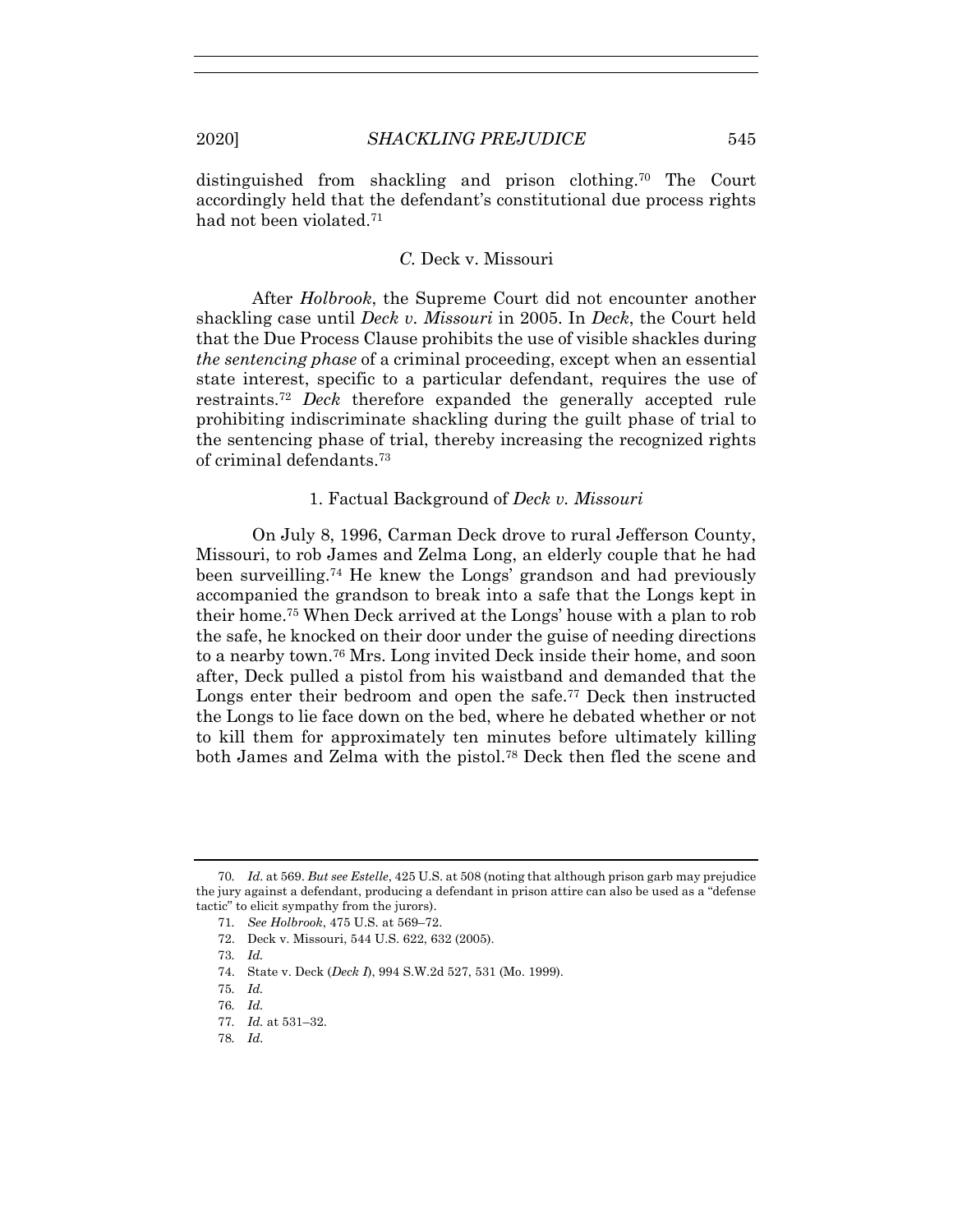returned home before he was arrested that evening.79 Later, he fully confessed to the robbery and murders of James and Zelda Long.80

2. Procedural Background of *Deck v. Missouri*

The Circuit Court of Jefferson County convicted Deck of firstdegree murder and related offenses before sentencing him to death.<sup>81</sup> State authorities required that Deck wear leg braces throughout his trial, but the braces were not visible to the jury.82 On direct appeal, the Supreme Court of Missouri upheld the conviction.<sup>83</sup>

Deck then argued that he was denied effective assistance of counsel and petitioned the Supreme Court of Missouri for postconviction relief.84 The court agreed that he was denied effective assistance of counsel and remanded for a new penalty phase.<sup>85</sup> At retrial of the penalty phase, Deck was forced to "appear before the jury wearing leg irons and handcuffed to a belly chain."86 The restraints at the retrial, unlike the leg braces worn during the original trial, were clearly visible to the jurors.87 Deck's counsel objected to the physical restraints before *voir dire* commenced, but the court overruled the objection.<sup>88</sup> Deck's counsel renewed the objection during *voir dire*, and again the court overruled the objection.89 Then, after *voir dire*, Deck's counsel *again* objected to the shackling.90 Deck's counsel moved to strike the jury panel, arguing that the jury would perceive Deck as violent after witnessing him in leg irons and a belly chain.<sup>91</sup> Again, the court overruled the defense's objection, and the penalty phase of the trial

91*. Id.*

<sup>79</sup>*. Id.* at 532. A police officer, tipped off by an informant, searched Deck's car and found a pistol hidden under the front seat. *Id.*

<sup>80</sup>*. Id.*

<sup>81</sup>*. Id.*

 <sup>82.</sup> Deck v. Missouri, 544 U.S. 622, 624 (2005).

<sup>83</sup>*. Deck I*, 994 S.W.2d at 531.

 <sup>84.</sup> Deck v. State (*Deck II*), 68 S.W.3d 418, 422 (Mo. 2002).

 <sup>85.</sup> The Supreme Court of Missouri found that Deck had been denied effective assistance of counsel because Deck's counsel had failed to recommend proper mitigation instructions to the court. *Id*. at 431–32.

 <sup>86.</sup> State v. Deck (*Deck III*), 136 S.W.3d 481, 485 (Mo. 2004).

<sup>87</sup>*. Compare id.* (noting that at the retrial, Deck "appear[ed] before the jury" wearing restraints), *with Deck*, 544 U.S. at 624 (noting that Deck's leg braces were not visible to the jury at the original trial).

<sup>88</sup>*. Deck*, 544 U.S. at 625.

<sup>89</sup>*. Id.*

<sup>90</sup>*. Id.*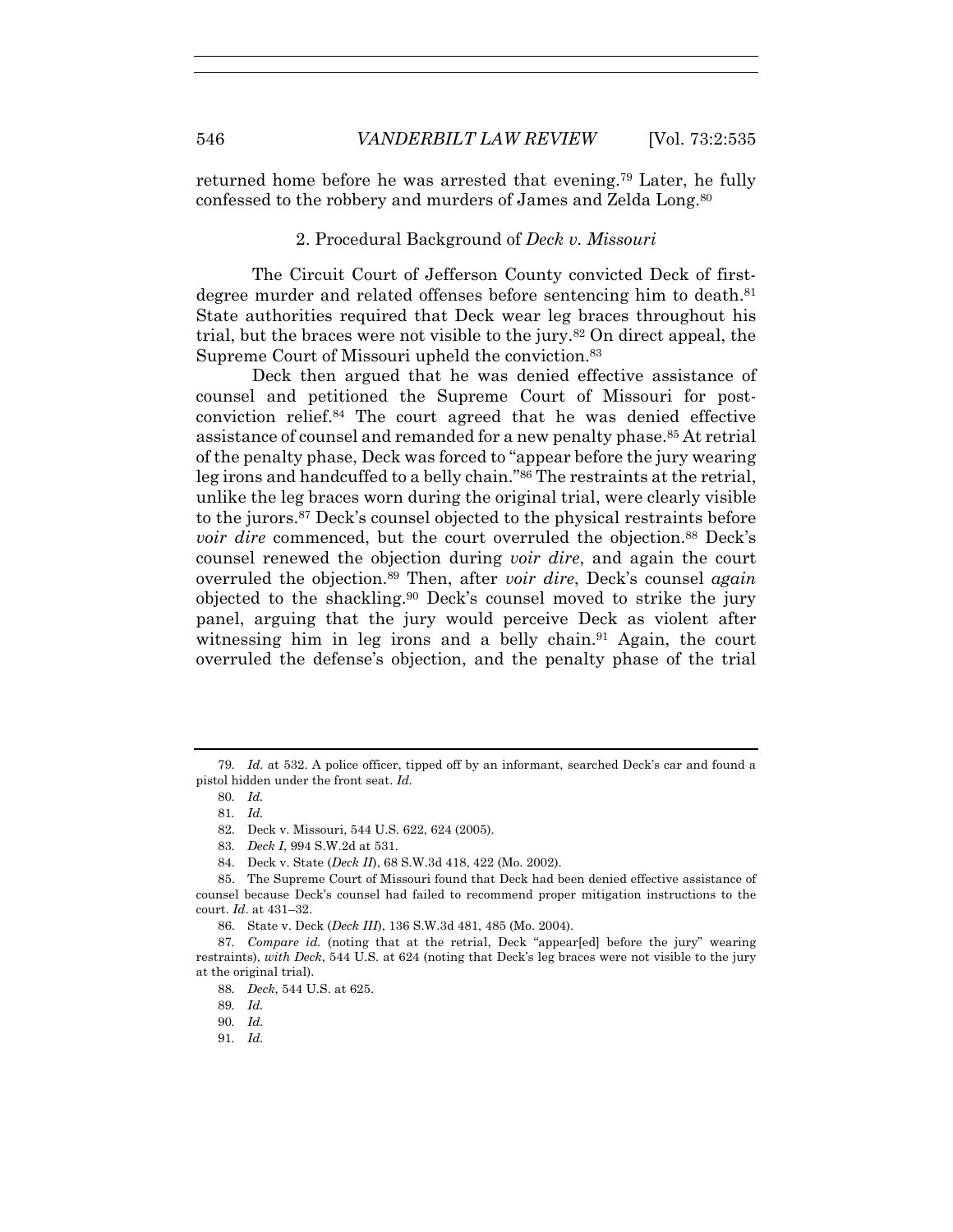commenced with Deck outfitted in restraints.92 Deck was, once again, sentenced to death.<sup>93</sup>

After the resentencing, Deck appealed, citing nine points of error.94 Among other points, Deck argued that the trial court abused its discretion when it forced Deck to appear shackled before the jury during the retrial of the penalty phase.95 Deck claimed the restraints violated his constitutional right to "due process, equal protection, confrontation of the evidence, a fair and reliable sentencing and freedom from cruel and unusual punishment."96

The Supreme Court of Missouri held that the trial court acted within its discretion in deciding to shackle Deck throughout the trial, including the retrial of the penalty phase.97 In rejecting Deck's argument, the Supreme Court of Missouri declared that (1) there was no record of the jury's awareness of the shackles, (2) Deck was not prevented from participating in the proceeding due to the shackles, and (3) Deck posed a flight risk because he was a repeat offender who had "killed his two victims to avoid being returned to custody."98 Additionally, the court held that Deck failed to demonstrate that the shackles prejudiced the outcome of his proceeding.<sup>99</sup> Thus, the death sentence was affirmed.100

Deck submitted a writ of certiorari to the Supreme Court to consider whether the Circuit Court of Jefferson County violated Deck's constitutional rights by forcing him to appear in shackles during the retrial of his sentencing hearing.101 Specifically, the issue was whether the visible shackles violated the Fifth and Fourteenth Amendment guarantees that no person shall be deprived "of life, liberty, or property, without due process of law."102 The Supreme Court reversed the

<sup>92</sup>*. Id.*

 <sup>93.</sup> *Deck III*, 136 S.W.3d 481, 484 (Mo. 2004).

<sup>94</sup>*. Id.* Deck, in addition to arguing against the use of physical restraints, argued against the admission of a double hearsay statement; the submission of certain sentencing guidelines to the jury; the trial court's failure to provide shortened jury recess instructions; the court's admission of certain victim-impact evidence and family testimony; a specific portion of the State's closing argument to the jury; the exclusion of venire members from the jury; the court's imposition of the death penalty; and the court's exercise of jurisdiction over the case. *Id.* at 484–90.

<sup>95</sup>*. Id.* at 485.

<sup>96</sup>*. Id.*

<sup>97</sup>*. Id.*

<sup>98</sup>*. Id.*

<sup>99</sup>*. See id.* ("Neither being viewed in shackles by the venire panel prior to trial, nor being viewed while restrained throughout the entire trial, alone, is proof of prejudice.").

<sup>100</sup>*. Id.* at 490.

<sup>101</sup>*.* Petition for Writ of Certiorari at 1, Deck v. Missouri, 544 U.S. 622 (2005) (No. 04-5293), 2004 WL 2338088, at \*1.

<sup>102</sup>*. Deck*, 544 U.S. at 624, 627; *see* U.S. CONST. amend. V; *id.* amend. XIV, § 1.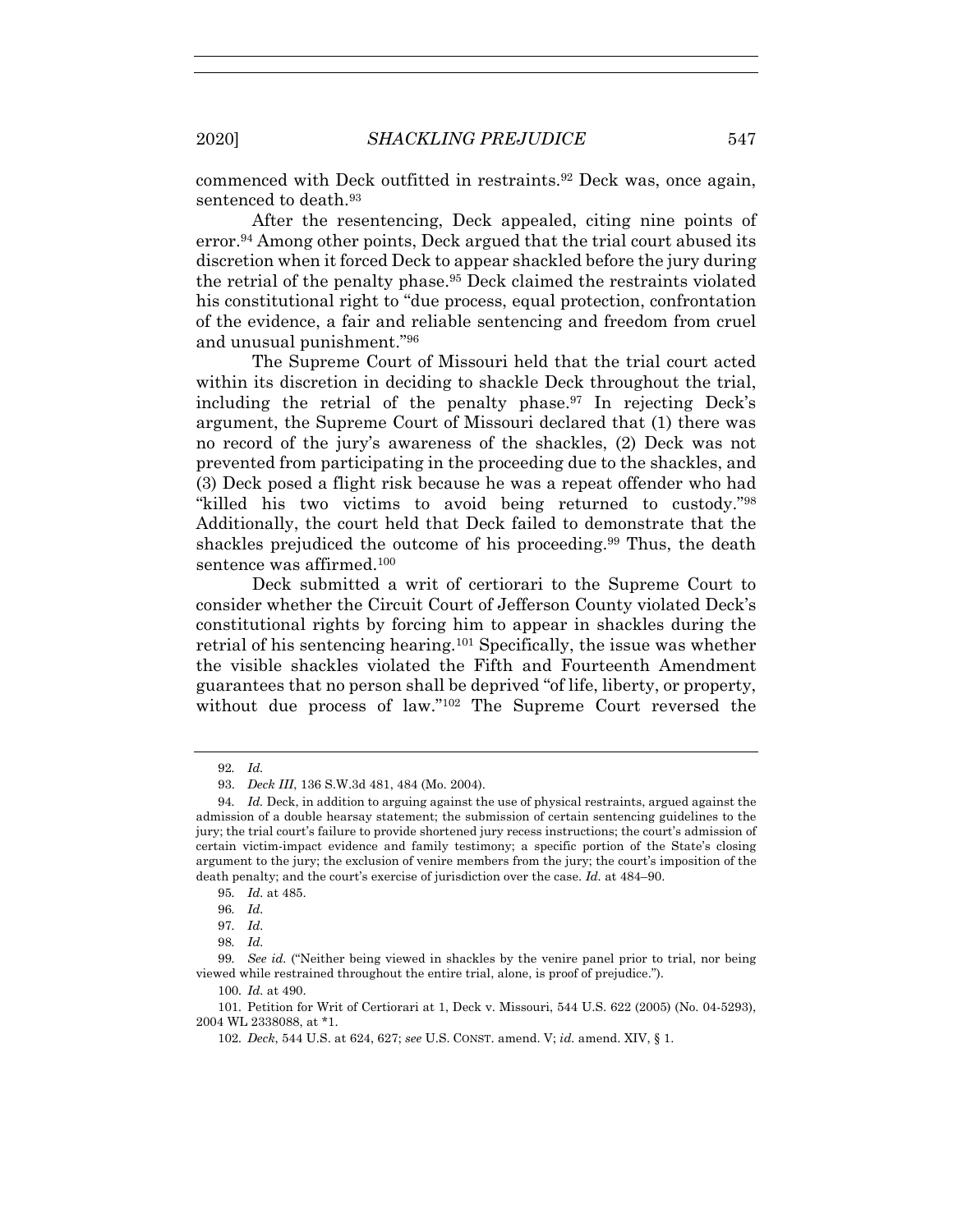Supreme Court of Missouri and extended the constitutional prohibition against visible shackles during the guilt phase of trial to the penalty phase of trial.103 Specifically, the Court held that the Due Process Clause of the Fifth and Fourteenth Amendments prohibits the use of visible shackles during the penalty phase unless an essential state interest that is "specific to the defendant on trial" justifies use of the shackles.104

In deciding to extend protection to the penalty phase of the trial, the Supreme Court relied on the English common law background on shackling and addressed the deep common law roots against unwarranted shackling.105 The Court also relied on three fundamental legal principles in deciding to expand the prohibition against unwarranted shackles to the sentencing phase of trial: (1) the presumption of innocence until proven guilty; (2) the right to secure a meaningful defense; and (3) maintaining the "dignity and decorum" of the courtroom and the judicial process.106 These principles are largely generated from the Court's analysis of dicta from its prior decisions about shackling, specifically *Allen*,107 *Estelle*,108 and *Holbrook*.109

#### II. ANALYSIS

In *Deck*, the Supreme Court expanded the ban on unwarranted shackling *specifically* to the penalty phase of trial; it did not extend such protections any further.110 The *Deck* Court did include brief dictum111 noting that the common law prohibition against shackles did not apply to nonjury proceedings.112 But, because *Deck* focused on shackles at the

112*. See Deck*, 544 U.S. at 626 ("Blackstone and other English authorities recognized that the rule did not apply at 'the time of arraignment,' or like proceedings before the judge." (quoting 4

<sup>103</sup>*. Deck*, 544 U.S. at 623–24.

<sup>104</sup>*. Id.* at 624 ("We hold that the Constitution forbids the use of visible shackles during the penalty phase, as it forbids their use during the guilt phase, *unless* that use is 'justified by an essential state interest'—such as the interest in courtroom security—specific to the defendant on trial." (quoting Holbrook v. Flynn, 475 U.S. 560, 569 (1986))).

<sup>105</sup>*. See supra* notes 20–21 and accompanying text.

<sup>106</sup>*. Deck*, 544 U.S. at 630–32 (quoting Illinois v. Allen, 397 U.S. 337, 344 (1970) for the third fundamental legal principle).

 <sup>107. 397</sup> U.S. 337.

 <sup>108.</sup> Estelle v. Williams, 425 U.S. 501 (1976).

 <sup>109. 475</sup> U.S. 560.

 <sup>110.</sup> The Supreme Court narrowly tailored the holding in *Deck* by explicitly limiting the established rule to the penalty phase of trial. *Deck*, 544 U.S. at 633 ("[W]e must conclude that courts cannot routinely place defendants in shackles or other physical restraints visible to the jury during the penalty phase of a capital proceeding.").

<sup>111</sup>*. See Deck*, 544 U.S. at 626; United States v. Sanchez-Gomez, 859 F.3d 649, 663 (9th Cir. 2017) ("[A] statement on pretrial proceedings is undoubtedly dictum in a case about shackling at capital sentencing."), *vacated as moot*, 138 S. Ct. 1532 (2018).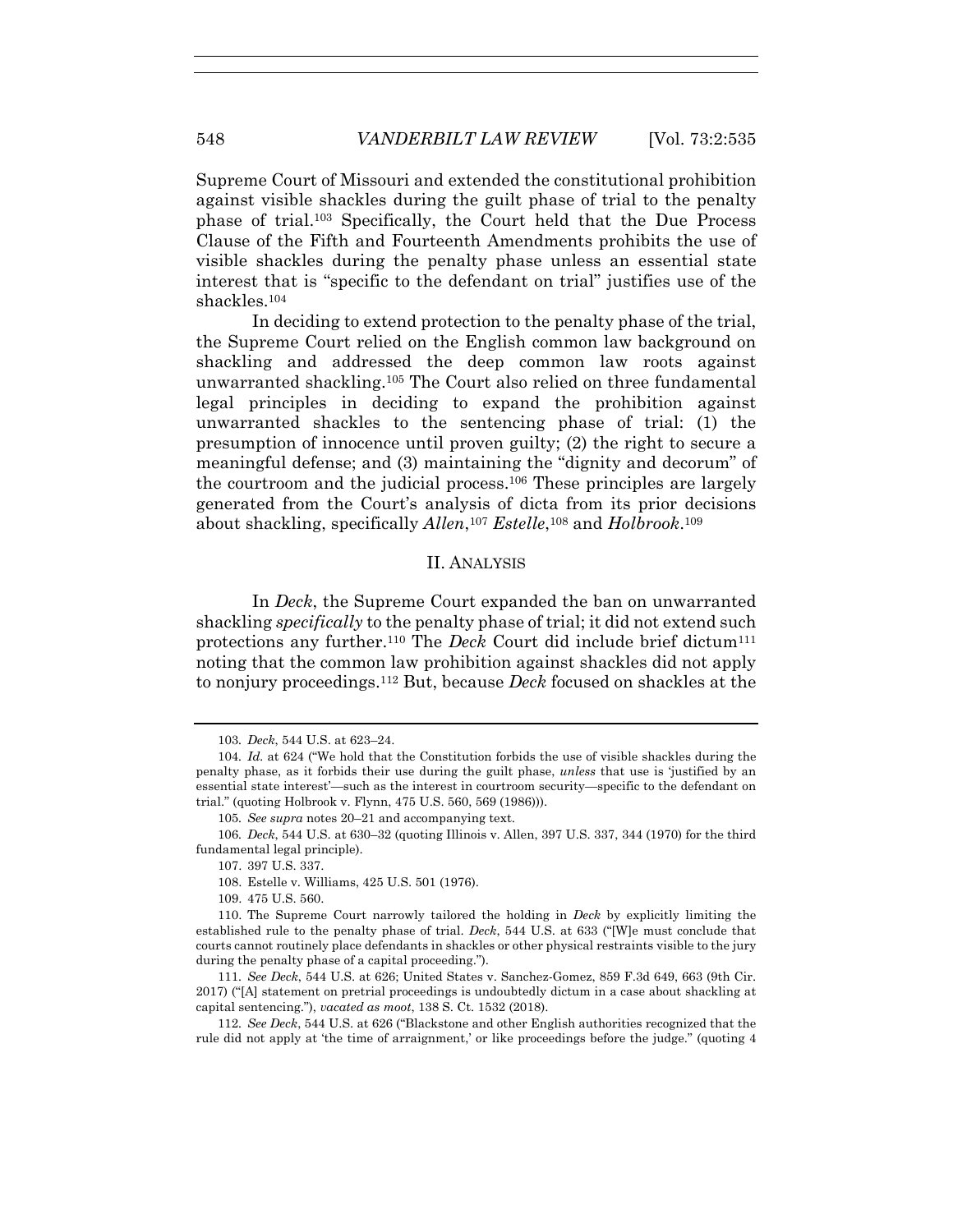sentencing phase of trial and did not directly address shackles in nonjury proceedings, the language does not preclude the Court from expanding the rule prohibiting unwarranted shackling further. The question regarding the constitutionality of shackling nonjury defendants remains open.

This Part will analyze the Supreme Court's opinion in *Deck* and apply its reasoning to nonjury proceedings. Specifically, it will consider how the *Deck* Court relied on English common law background and legal principles extrapolated from U.S. case law and apply such reasoning to nonjury proceedings. It will then discuss the circuit split concerning whether the holding in *Deck* should be extended to nonjury proceedings.

## *A. English Common Law Shackling Background Applied to Nonjury Proceedings*

The Supreme Court in *Deck* interpreted Blackstone's *Commentaries* as making a distinction between shackling during a trial and shackling during an arraignment.<sup>113</sup> The Court, using Blackstone as support, noted that the rule against the unwarranted use of shackles applies only when the defendant appears at a jury trial; defendants have no similar protection against restraints during an arraignment hearing or other proceedings solely in front of the judge.<sup>114</sup> In addition, the Court emphasized that the English common law rule was primarily designed to prevent defendants from experiencing the distracting pain caused by heavy iron restraints commonly used in the eighteenth century.115

Blackstone's *Commentaries on the Laws of England*, however, does not support but in fact rebuts the Supreme Court's interpretation of early English common law practices in *Deck*. The Court in *Deck* reads Blackstone's *Commentaries* as making the distinction between shackles at the time of trial and at the time of arraignment because Blackstone, after stating the general prohibition against shackles, noted: "But yet in Layer's case . . . a difference was taken between the time of

BLACKSTONE, *supra* note 20, at 317)); *see also Sanchez-Gomez*, 859 F.3d at 663 (noting that "[t]he Supreme Court in *Deck* found that the common law drew a distinction between trial and pretrial proceedings" in regard to the prohibition against unwarranted shackles).

<sup>113</sup>*. Deck*, 544 U.S. at 626.

<sup>114</sup>*. Id.*

<sup>115</sup>*. See id.* at 630 (stating that "[j]udicial hostility to shackling . . . primarily . . . reflected concern for the suffering" the restraints caused, citing as authority English case law prohibiting the use of restraints); *id.* at 638–39 (Thomas J., dissenting) (stating that the English common law rule "ensured that a defendant was not so distracted by physical pain during his trial that he could not defend himself").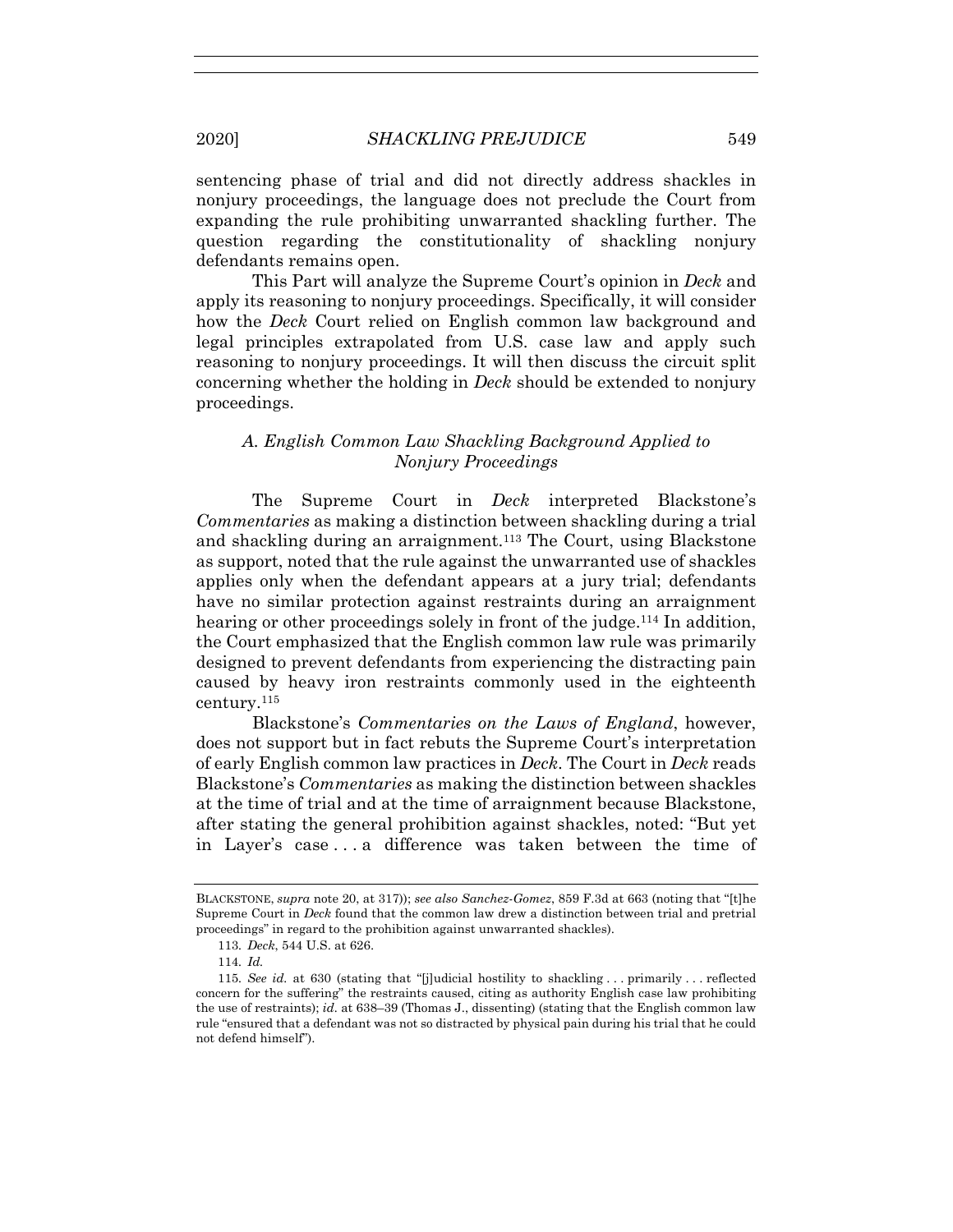arraignment, and the time of trial; and accordingly the prisoner stood at the bar in chains during the time of his arraignment."116 Blackstone introduces Layer's Case, however, not as establishing a firm rule that existed in early English common law, but rather as an exception to the general rule that defendants ought not be shackled in the courtroom.117 In addition, the rule against unwarranted shackles appears in the chapter of *Commentaries* labeled "Of Arraignment, and it's Incidents."118 This heavily undermines the Court's statement in *Deck* that "Blackstone and other English authorities recognized that the rule [against unwarranted shackling] did not apply at 'the time of arraignment,' " since Blackstone chose to place that rule *in* the chapter on arraignment.119

Further, the assertion in *Deck* that the prohibition against unwarranted shackles in early English common law was primarily implemented to avoid causing defendants pain may have also been misguided. Indeed, preventing defendants from enduring unnecessary pain served as one reason to limit the use of restraints in early English common law.120 But the rule was also enforced to achieve several other ends: to guarantee defendants a fair trial; to prevent punishment before conviction; to allow defendants to meaningfully participate in their own defense; to remove the distraction of shackles; and to maintain the dignity of the court.<sup>121</sup>

## *B. The Legal Principles Supporting* Deck *Applied to Nonjury Proceedings*

Although the Supreme Court in *Deck* ruled on the constitutionality of indiscriminate shackling at the sentencing phase in particular, the Court's reasoning applies with equal force to nonjury proceedings. In *Deck*, the Court held that the right of a defendant to be free from indiscriminate shackling protects three fundamental legal principles: (1) the presumption that the defendant is innocent until proven guilty, (2) the right to secure a meaningful defense, and (3) the dignity and decorum of the courtroom and the judicial process.<sup>122</sup> The Court held in *Deck* that an indiscriminate shackling policy breached

118*. Id.*

<sup>116</sup>*. See id.* at 626 (majority opinion); 4 BLACKSTONE, *supra* note 20, at 317.

 <sup>117.</sup> The use of "[b]ut yet" supports the interpretation that Layer's Case was the exception, not the rule, in early English common law cases. 4 BLACKSTONE, *supra* note 20, at 317.

<sup>119</sup>*. See Deck*, 544 U.S. at 626; 4 BLACKSTONE, *supra* note 20, at 317.

<sup>120</sup>*. See* Mondelli, *supra* note 26, at 786.

<sup>121</sup>*. Id.*

 <sup>122. 544</sup> U.S. at 630–32 (reasoning that the unwarranted shackling of defendants in the sentencing phase of a trial contravenes the three listed legal principles).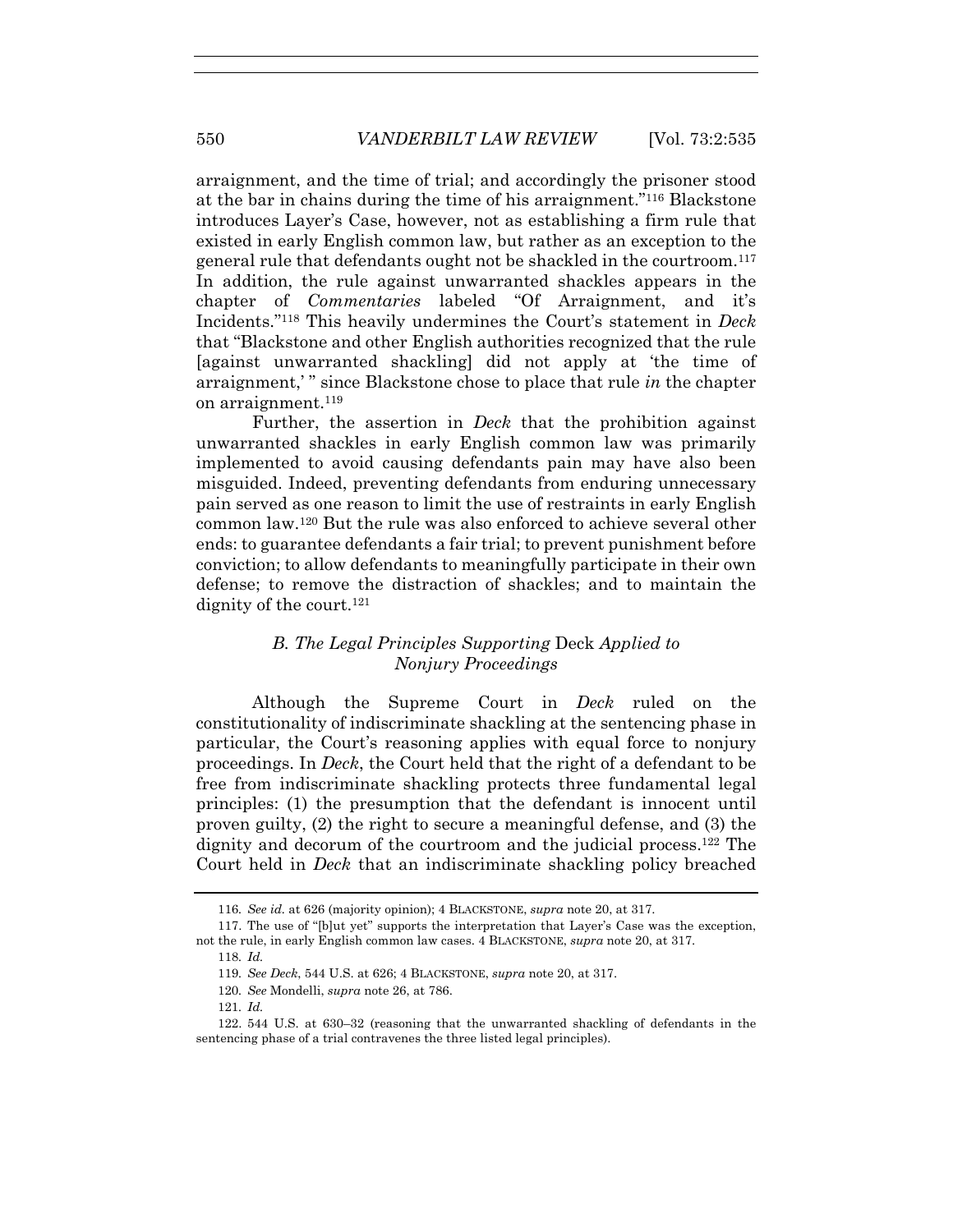these legal principles such that there must be a showing of an essential "state interest" in using shackles in a jury proceeding to avoid a due process violation.123 These legal principles apply with equal force when the court indiscriminately shackles defendants during a nonjury proceeding, so the *Deck* rule should be expanded to require individualized need before a defendant can be shackled in a nonjury proceeding.

## 1. Presumption of Innocence

The maxim that a criminal defendant is "innocent until proven guilty" is one of the most sacred principles of the American criminal justice system.124 But a disparity exists between the ideal of that legal principle and the "lived experiences of many suspected criminals in the United States."125 Defendants in pretrial nonjury proceedings are routinely required to wear full restraints, consisting of handcuffs, a belly chain, and leg irons—and the use of such restraints conveys the message that defendants are dangerous, threatening, and aggressive. In other words, the restraints betray the ideal that defendants are presumed "innocent."

In *Deck*, the Supreme Court considered the constitutionality of shackling a defendant during the sentencing phase of the trial when a jury was present.126 Accordingly, in analyzing the case, the Court focused on the prejudicial effect of the shackles on the jurors' minds.127 The Court stated that visible restraints weaken the presumption that the defendant is innocent until proven guilty because the shackles express to the jurors that "the justice system itself sees a 'need to

<sup>123</sup>*. Id.* at 629 ("[T]he Fifth and Fourteenth Amendments prohibit the use of physical restraints visible to the jury absent a trial court determination, in the exercise of its discretion, that they are justified by a state interest specific to a particular trial.").

<sup>124</sup>*. See, e.g.*, Herrera v. Collins, 506 U.S. 390, 420 (1993) (O'Connor, J., concurring) ("Our society has a high degree of confidence in its criminal trials, in no small part because the Constitution offers unparalleled protections against convicting the innocent."); Coffin v. United States, 156 U.S. 432, 453 (1895) ("The principle that there is a presumption of innocence in favor of the accused is the undoubted law, axiomatic and elementary, and its enforcement lies at the foundation of the administration of our criminal law.").

 <sup>125.</sup> Case Comment, *Ninth Circuit Deems Unconstitutional Routine Shackling in Pretrial Proceedings:* United States v. Gomez, 131 HARV. L. REV. 1163, 1163 (2018); *see also* Bell v. Wolfish, 441 U.S. 520, 533 (1979) (stating that the legal principle of "presumption of innocence" does not apply to the treatment of pretrial defendants).

 <sup>126. 544</sup> U.S. at 625 (describing that during the retrial of the sentencing hearing, the defendant was required to wear full restraints in view of the jury).

<sup>127</sup>*. Id.* at 634–35.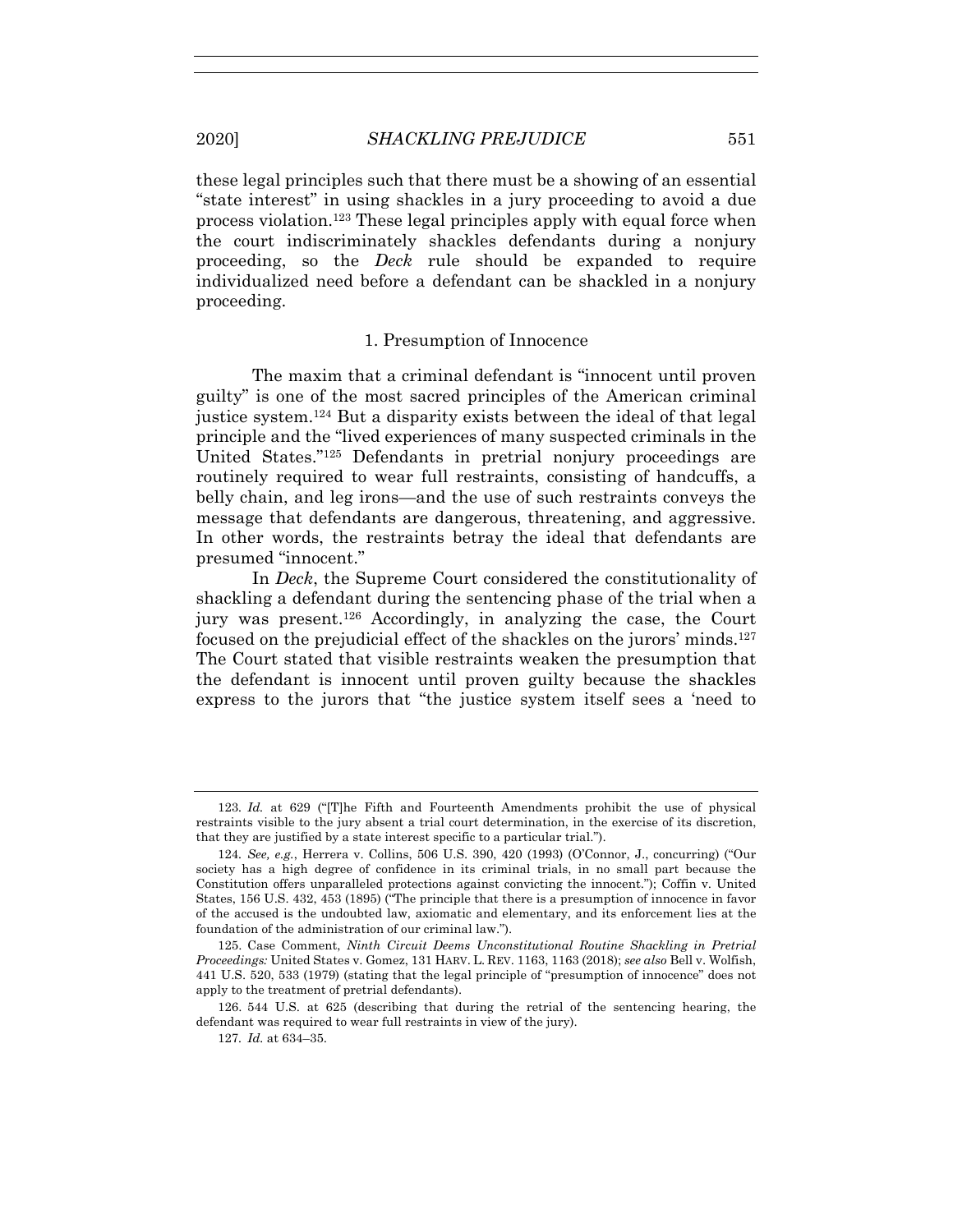separate a defendant from the community at large.'"<sup>128</sup> The Court further noted that the appearance of a defendant in shackles "almost inevitably affects adversely the jury's perception of the character of the defendant," which compromises a jury's "ability to weigh accurately all relevant considerations."129

The practice of unwarranted shackling, however, offends the presumption of innocence regardless of whether a jury is present. The concerns regarding bias that the Court described in *Deck* apply to nonjury proceedings as well, as judges are not wholly immune from exhibiting bias in the courtroom. Indeed, viewing defendants in shackles may cause judges to exhibit prejudice, even if unintentionally.130 Studies have shown that judges tend to overestimate their own resistance to prejudice,  $131$  which as a result makes them more susceptible to act based on implicit biases.132 One such form of implicit bias—"representativeness bias"—refers to the tendency to assume that a person's character aligns with his appearance.133 Judges therefore may be more likely to infer that defendants in restraints are dangerous and a threat to the public, which could in turn cause judges to issue biased decisions.

There has not yet been sufficient investigation into whether and to what extent judges specifically are biased by the use of restraints in

131*. See* Jeffrey J. Rachlinski et al., *Does Unconscious Racial Bias Affect Trial Judges?*, 84 NOTRE DAME L. REV. 1195, 1225–26 (2009) (describing a study in which ninety percent of judges considered themselves to be in the top half of all judges in resisting bias).

<sup>128</sup>*. Id.* at 630 (quoting Holbrook v. Flynn, 475 U.S. 560, 569 (1986)); *see also* Mondelli, *supra*  note 26, at 794 ("The Court [in *Deck*] focused on the need for accurate decisions to be made by the jury, arguing the decision making process is compromised if a jury sees a defendant in shackles.").

<sup>129</sup>*. Deck*, 544 U.S. at 633; *see also* Sheldon R. Shapiro, Annotation, *Propriety and Prejudicial Effect of Gagging, Shackling, or Otherwise Physically Restraining Accused During Course of State Criminal Trial*, 90 A.L.R. 3d Art. 17, § (2)(a) (1979).

<sup>130</sup>*. See* People v. Best, 979 N.E.2d 1187, 1190 (N.Y. 2012) (Lippman, C.J., dissenting) (arguing that the assumption that judges are immune from prejudice "is to degrade a defendant's right to be presumed innocent. Visible shackles give the impression to any trier of fact that a person is violent, a miscreant, and cannot be trusted."); *cf.* MICHAEL D. CICCHINI, TRIED AND CONVICTED: HOW POLICE, PROSECUTORS, AND JUDGES DESTROY OUR CONSTITUTIONAL RIGHTS 96– 102 (2012) (describing a case in which a judge showed clear indications of bias); Donald C. Nugent, *Judicial Bias*, 42 CLEV. ST. L. REV. 1, 49 (1994) ("[M]any judges are slow to accept the possibility of bias in their own decision-making, viewing the existence of partiality as improbable instead of as an inherent aspect of the human perceptual process.").

<sup>132</sup>*. See* Fatma E. Marouf, *The Unconstitutional Use of Restraints in Removal Proceedings*, 67 BAYLOR L. REV. 214, 269 (2015) (citing Eric Luis Uhlmann & Geoffrey L. Cohen, *"I Think It, Therefore It's True": Effects of Self-Perceived Objectivity on Hiring Discrimination*, 104 ORG. BEHAV. & HUM. DECISION PROCESSES 207, 210–11 (2007)).

<sup>133</sup>**.** Brief for National Ass'n of Federal Defenders as Amicus Curiae Supporting Respondents, United States v. Sanchez-Gomez, 138 S. Ct. 1532 (2018) (No. 17-312), 2018 WL 1156630, at \*13 (citing Marouf, *supra* note 132, at 268–69).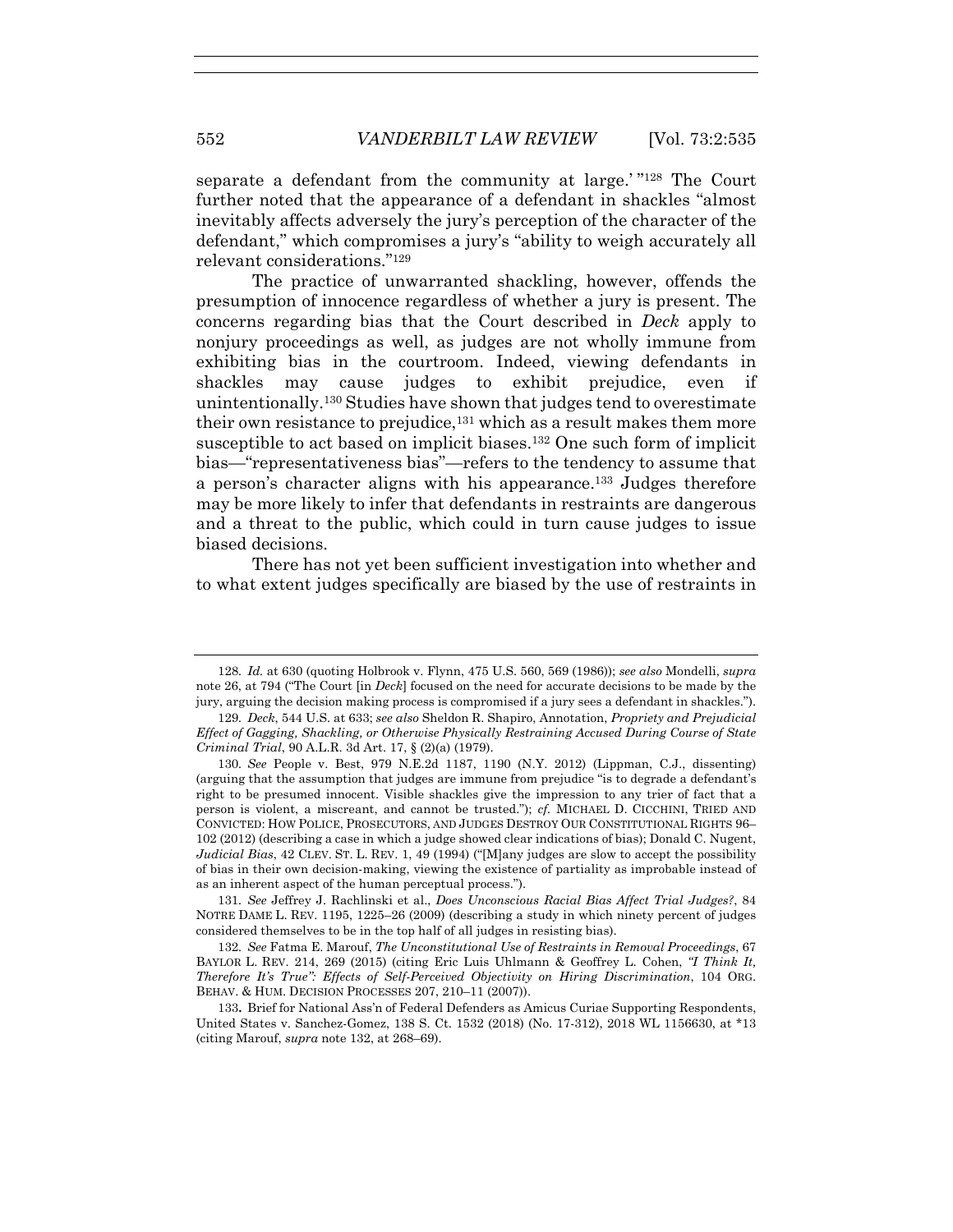the courtroom.134 However, a 2015 study by Magistrate Judge Andrew Wistrich and law professors Jeffrey J. Rachlinski and Chris Guthrie indicated that judges are swayed by their emotions when evaluating cases.135 The study required judges to respond to hypothetical cases,136 and the results revealed that the judges were influenced by legally insignificant circumstantial factors and the personal characteristics of the fictional litigants.137 The study acknowledged that "judges may be less susceptible than jurors" to bias but stated that judges "are not immune" from exhibiting prejudice in the courtroom.138 Additional studies on judicial bias also confirm that judges' emotions may affect the outcome of proceedings.139

Wistrich's 2015 study examined how judges react to circumstantial differences in cases rather than how judges react to the physical appearance of the defendants they confront.140 Thus, Wistrich's study does not directly relate to shackling.141 Nevertheless, the study does reveal that "judges are comparable to jurors in that both are susceptible to influence from external factors."142 Neither judges nor jurors, research shows, can act wholly dispassionately in the courtroom. And if judges are susceptible to prejudice in the courtroom, "judges may also be influenced by the same external factors that affect jurors including shackles."143

While many—if not most—judges are fair and impartial, some judges likely are not capable of disregarding their biases completely when viewing defendants in shackles. For that reason, the *Deck* rule should not hinge on the presence of a jury. Although the Court in *Deck* focused its discussion on juror bias specifically, the Court's rationale in prohibiting the unwarranted use of shackles hinged on the Court's

138. Wistrich et al., *supra* note 135, at 900.

139*. See* Holger Spamann & Lars Klöhn, *Justice is Blind, and Less Legalistic, than We Thought: Evidence from an Experiment with Real Judges*, 45 J. LEGAL STUD. 255, 256 (2016) (detailing a study in which judges were shown to disfavor unsympathetic litigants in a statutory interpretation issue).

140*.* Wistrich et al., *supra* note 135, at 900.

141*. Id.*

 142. Etemad, Note, *supra* note 134, at 368 (citing Wistrich et al., *supra* note 135, at 900). 143*. Id.* at 377.

 <sup>134.</sup> Neusha Etemad, Note, *To Shackle or Not to Shackle? The Effect of Shackling on Judicial Decision-Making*, 28 S. CAL. REV. L. & SOC. JUST. 349, 374 (2019).

<sup>135</sup>*.* Andrew J. Wistrich et al., *Heart Versus Head: Do Judges Follow the Law or Follow Their Feelings?*, 93 TEX. L. REV. 855, 900 (2015).

<sup>136</sup>*. Id.* at 874, 913–22. The hypothetical cases used in the study involved (1) illegal immigration, (2) medical marijuana, (3) a civil rights claim, (4) credit card debt, (5) an employment case involving a narcotics search, and (6) environmental pollution. *See id.* at 913–22.

<sup>137</sup>*. Id.* at 898–900 (indicating that judges were less likely to interpret the law favorably and more likely to rule against defendants considered to be "unsympathetic"); *see also* Etemad, Note, *supra* note 134, at 364–67 (discussing the results of the Wistrich study).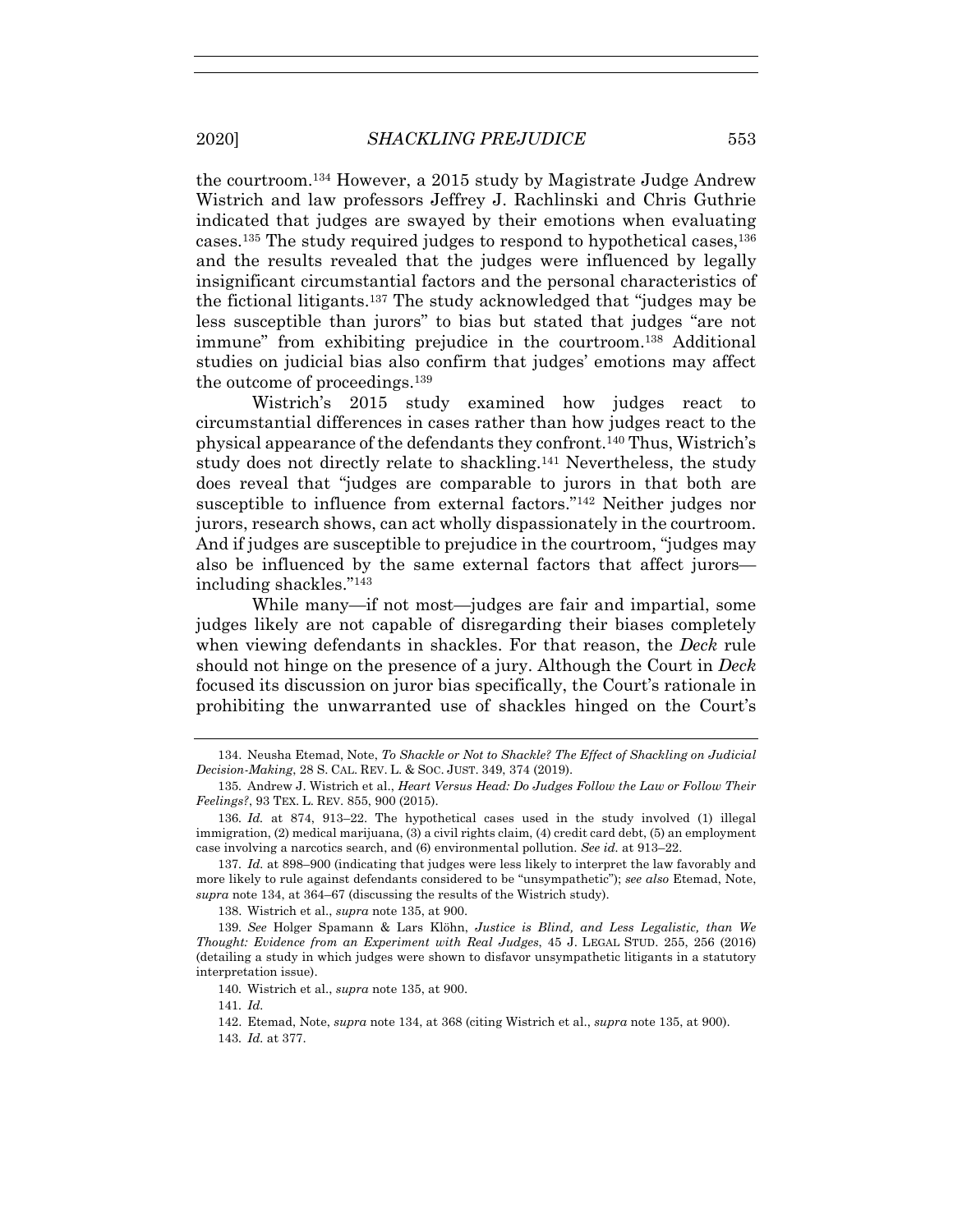concern over bias in the courtroom *generally*.144 The Court expressed concern over the prejudicial effect of shackles, and eliminating such prejudice requires eliminating unwarranted restraints in jury and nonjury proceedings. "[I]n a system in which every person is presumed innocent until proved guilty beyond a reasonable doubt, the Due Process Clause forbids toleration of the risk" that bias, from a jury or from a judge, could unduly influence the result of a courtroom proceeding.145

Moreover, while the presumption of innocence furthers the impartiality of the factfinding process at trial,  $146$  it also operates as a "normative principle, directing state authorities as to the proper way of treating a person who has not yet been convicted."147 This function of the presumption of innocence arises from its ties to the Due Process Clause, $148$  which has often been interpreted as safeguarding equality and fairness.149 Thus, interpreted in light of due process, the presumption of innocence functions to preserve individual liberties and minimize the stigma placed on criminal defendants—purposes that are not dependent on the presence of a jury.150

Shackling criminal defendants degrades the presumption of innocence by subjecting criminal defendants to unwarranted oppression, public shame, and embarrassment.151 These "harms and indignities having nothing to do with the presence of a jury . . . formed the substance of the common-law rule," while the concern for juror

147. Rinat Kitai, *Presuming Innocence*, 55 OKLA. L. REV. 257, 272 (2002).

148*. See Estelle*, 425 U.S. at 517 ("One of the essential due process safeguards that attends the accused at his trial is the benefit of the presumption of innocence . . . .").

149*. See* Brief for National Ass'n of Federal Defenders, *supra* note 133, at \*23 n.21; Laufer, *supra* note 146, at 353.

150*. See* Laufer, *supra* note 146, at 353.

 <sup>144.</sup> Deck v. Missouri, 544 U.S. 622, 630 (2005) (noting a shift in debate from the pain of shackles to other general legal principles).

 <sup>145.</sup> Estelle v. Williams, 425 U.S. 501, 518–19 (1976) (Brennan, J., dissenting) (agreeing with the Court's holding that forcing the defendant to wear prison attire violated the defendant's due process rights, but dissenting from the holding that the defendant's failure to object to the prison attire negates the violation).

 <sup>146.</sup> *See* William S. Laufer, *The Rhetoric of Innocence*, 70 WASH. L. REV. 329, 404 (1995) (stating that "[t]he presumption of innocence should operate as both an evidentiary restriction and a constraint on partiality, deriving its meaning and authority from the right to a fair trial, as well as the right to trial by an impartial jury").

<sup>151</sup>*. See* Anita Nabha, *Shuffling to Justice: Why Children Should Not Be Shackled in Court*, 73 BROOK. L. REV. 1549, 1578 (2008) (stating that shackles "cause embarrassment and shame" and exacerbate negative feelings in juveniles accused of a crime). Although Nabha's article focuses on the effect of shackles on juvenile delinquents, the principles apply to defendants of all ages. In fact, Nabha states that the use of shackles as a punitive measure "has no place in the adult criminal system prior to the determination of guilt" as well. *Id.* at 1574 n.155.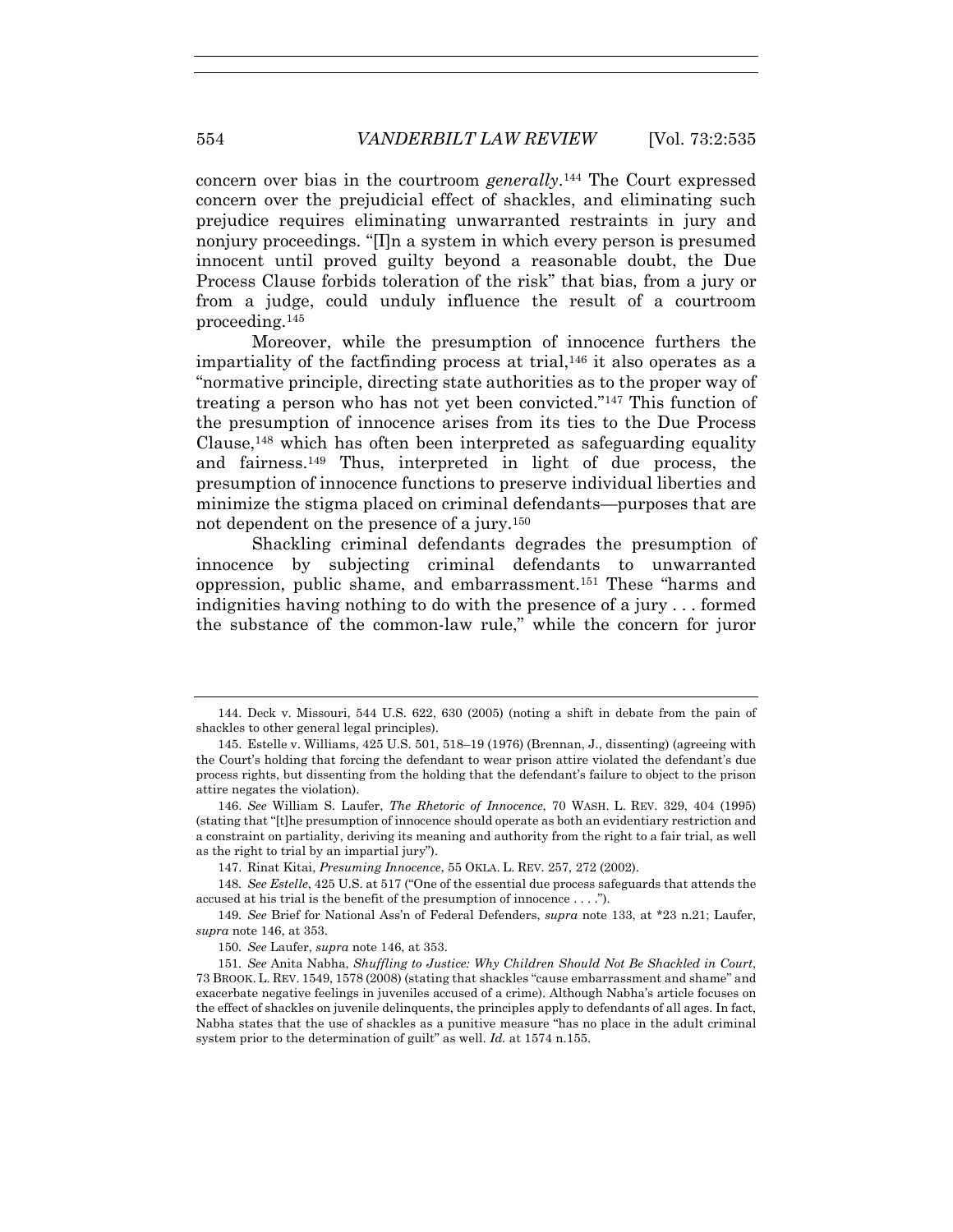prejudice emerged as a "relatively recent American addition."152 Indiscriminate shackling erodes the presumption of innocence even when the proceeding contains no jury, so the reasoning in *Deck* cannot be limited to the phases of a trial where jurors are present.

In fact, the presumption of innocence may be more offended by shackling in a nonjury, pretrial proceeding than in the penalty phase of a trial. In *Deck*, the Court ruled that requiring the defendant to wear shackles in a postconviction sentencing hearing eroded the presumption of innocence.153 Thus, if the Court believes that trial courts cannot routinely force defendants to wear shackles after a court has *convicted*  them of a crime, then the prohibition against the use of unwarranted shackles should extend to pretrial proceedings as well, where a defendant comes to the court as an "innocent."154

#### 2. Right to Secure a Meaningful Defense

The Supreme Court in *Deck* held that indiscriminate shackling in the penalty phase of trial also impairs the defendant's right to counsel and to secure a meaningful defense.155 The Court stressed that shackling diminishes the defendant's right to secure a meaningful defense in the guilt phase of trial because the restraints "interfere with the accused's 'ability to communicate' with his lawyer"156 and restricts the defendant's ability to engage in his own defense.157 The Court then reasoned that such concerns were equally important in the sentencing phase of a criminal trial.158 But the constitutional right to secure a meaningful defense through effective assistance of counsel does not

 <sup>152.</sup> Brief for National Ass'n of Federal Defenders, *supra* note 133, at \*12 (citing Joan M. Krauskopf, *Physical Restraint of the Defendant in the Courtroom*, 15 ST. LOUIS U. L.J. 351, 355 (1971)).

<sup>153</sup>*. See* Deck v. Missouri, 544 U.S. 622, 633 (2005) (holding that courts cannot routinely force defendants to wear shackles during the penalty phase of a trial).

<sup>154</sup>*. See* David R. Wallis, Note, *Visibly Shackled: The Supreme Court's Failure to Distinguish Between Convicted and Accused at Sentencing for Capital Crimes*, 71 MO. L. REV. 447, 467 (2006) ("[T]he jury, by finding the defendant guilty, has essentially already recommended that the defendant be removed from the community at large. It is complete fiction to suggest that a defendant who has just been found guilty by a jury somehow retains any degree of innocence.").

 <sup>155. 544</sup> U.S. at 631; *see also* U.S. CONST. amend. VI ("In all criminal prosecutions, the accused shall enjoy the right . . . to have the Assistance of Counsel for his defence."); Powell v. Alabama, 287 U.S. 45, 69 (1932) ("[The defendant] requires the guiding hand of counsel at *every* step in the proceedings against him." (emphasis added)).

<sup>156</sup>*. Deck*, 544 U.S. at 631 (quoting Illinois v. Allen, 397 U.S. 337, 344 (1970)).

<sup>157</sup>*. Id.* ("[Shackles] can interfere with a defendant's ability to participate in his own defense, say, by freely choosing whether to take the witness stand on his own behalf.").

<sup>158</sup>*. Id.* at 632.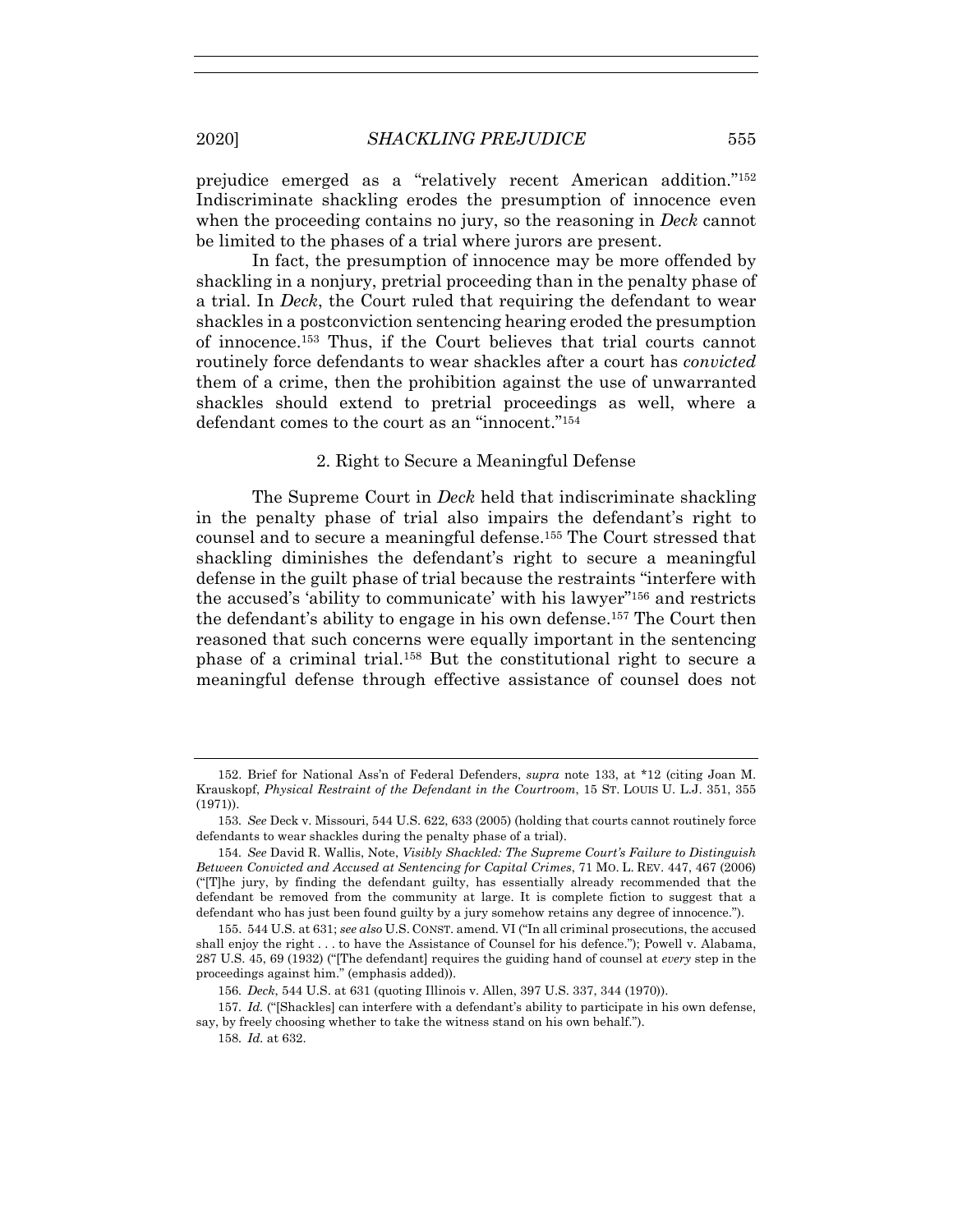depend on the presence of a jury.159 Indeed, in *Lafler v. Cooper*, the Supreme Court held that the "constitutional guarantee" of effective assistance of counsel applies to pretrial proceedings and noted that during such proceedings, "defendants cannot be presumed to make critical decisions without counsel's advice."160 Put differently, defendants have the right to seek guidance from counsel and to participate unhindered in their own defense, regardless of whether a jury is present.161 Shackling a defendant hinders his ability to communicate effectively with counsel and participate in his defense, and therefore the Supreme Court should extend the rule established in *Deck* to nonjury proceedings.

#### 3. Dignity and Decorum of the Courtroom

Lastly, the Supreme Court in *Deck* declared that indiscriminate shackling of defendants during the sentencing phase of trial violates the dignity and decorum of the courtroom. The Court in *Deck* noted that "judges must seek to maintain a judicial process that is a dignified process," which includes the "respectful treatment" of defendants.162 The Court then concluded that the indiscriminate use of shackles on defendants "in the presence of juries" would undercut such objectives.163 However, in reaching this conclusion, the Court relied on its prior decision in *Illinois v. Allen*, where the Court labeled shackling "an affront" to the "dignity and decorum of judicial proceedings."164 The Court in *Allen*, unlike the Court in *Deck*, did not base its decision on the presence of a jury.165 *Deck* therefore adopted a narrower version of the proposition in *Allen*, although *Deck* does not question or overrule the

160*. Lafler*, 566 U.S. at 165.

<sup>159</sup>*.* Lafler v. Cooper, 566 U.S. 156, 165 (2012); *see* Spain v. Rushen, 883 F.2d 712, 719, 728 (9th Cir. 1989) (holding that the defendant's due process rights were violated because he was forced to wear twenty-five pounds of leg irons, chains, and shackles to pretrial and trial proceedings, which caused him pain and humiliation and "prevented him from meaningfully participating in aiding his counsel" in his defense).

<sup>161</sup>*. Id.*

 <sup>162. 544</sup> U.S. at 631–32.

<sup>163</sup>*. Id.*

 <sup>164. 397</sup> U.S. 337, 344 (1970); *see Deck*, 544 U.S. at 631 (quoting *Allen*, 397 U.S. at 344, in support of the proposition that the "routine use of shackles in the presence of juries would undermine" the dignity and decorum of the courtroom).

<sup>165</sup>*. Allen*, 397 U.S. at 343 ("It is essential to the proper administration of criminal justice that dignity, order, and decorum be the hallmarks of *all* court proceedings in our country." (emphasis added)); *see also* People v. Fierro, 821 P.2d 1302, 1320–23 (Cal. 1991). In *Fierro*, the court reasoned that a rule against the unwarranted use of shackles "maintain[s] the composure and dignity of the individual accused" and "preserve[s] respect for the judicial system as a whole." *Id.* at 1322. The court in *Fierro* then further emphasized those are "paramount values to be preserved irrespective of whether a jury is present during the proceeding." *Id.*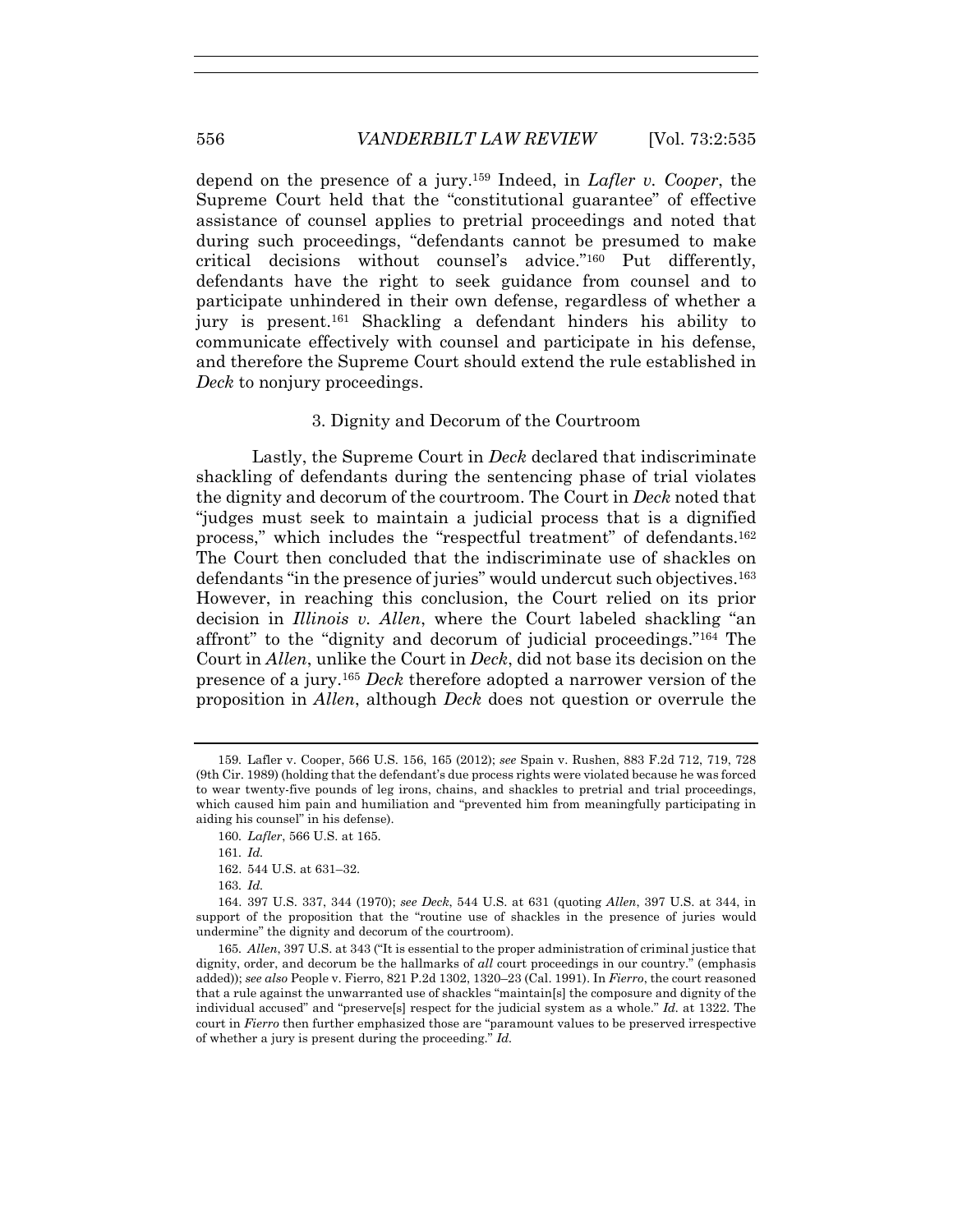broader reasoning.166 Instead, the Court in *Deck* likely limited the proposition to fit the facts at issue in the case, which involved a defendant who was shackled during the sentencing phase of his trial in the presence of jurors.167

Forcing defendants to wear heavy shackles absent a compelling interest undermines the dignity and decorum of the judicial process regardless of who witnesses the practice. "The fact that the proceeding is non-jury does not diminish the degradation a prisoner suffers when needlessly paraded about a courtroom, like a dancing bear on a lead, wearing belly chains and manacles."168 Defendants must be treated with respect throughout all phases of a trial to maintain the dignity and decorum of the courtroom, whether in a pretrial proceeding, the guilt phase, or a sentencing hearing, and whether or not a jury is present.

## *C. Circuit Split Over* Deck *as Applied to Nonjury Proceedings*

As noted before, *Deck v. Missouri* held that the Constitution prohibits shackling a defendant in the sentencing phase of a trial absent an individualized determination that restraints are justified by an essential state interest. This ruling expanded prior prohibitions on shackles that applied only in the guilt phase of trial.<sup>169</sup> The Supreme Court in *Deck*, however, did not dismiss the possibility of expanding the prohibition to *all* proceedings, and thus whether the Constitution prohibits the unwarranted use of shackles in proceedings without a jury remains unanswered. In fact, a circuit split has arisen over whether *Deck* should be extended to nonjury proceedings.170 The U.S. Courts of Appeals for the Second and Eleventh Circuits have determined that

169*. Deck*, 544 U.S. at 624 (quoting Holbrook v. Flynn, 475 U.S. 560, 568–69 (1986)); *see* U.S. CONST. amend. V (establishing the right of due process under the law for those accused of a crime).

<sup>166</sup>*. Allen*, 397 U.S. at 344.

 <sup>167. 544</sup> U.S. at 624–25.

 <sup>168.</sup> United States v. Zuber, 118 F.3d 101, 106 (2d Cir. 1997) (Cardamone, J., concurring). Judge Cardamone joined the majority in *Zuber* because he agreed that the error in the particular case at issue was harmless. *Id.* at 105. He wrote separately, however, to assert his "strong conviction that before a defendant is subjected to the humiliating prospect of pleading his case in chains, a trial judge must make an inquiry regarding the necessity for the restraints—even if no jury is present." *Id.* 

 <sup>170.</sup> The Courts of Appeals involved in the circuit split at issue here are the Second Circuit, Ninth Circuit, and Eleventh Circuit. These are the only Courts of Appeals to directly rule on shackling defendants during nonjury proceedings and therefore this Note focuses specifically on these three circuits. The Seventh Circuit confronted the constitutionality of shackling defendants in nonjury proceedings in *United States v. Henderson*, but dismissed the case on jurisdictional grounds, and therefore failed to decide the issue. 915 F.3d 1127, 1133 (2019). In dissent, however, Judge David F. Hamilton advocated for adoption of the Ninth Circuit's approach. *Id.* at 1141 (Hamilton, J., dissenting) (arguing that the Seventh Circuit should "require individualized decision-making before a district court may impose full restraints in the courtroom on pretrial defendants who are still presumed innocent.").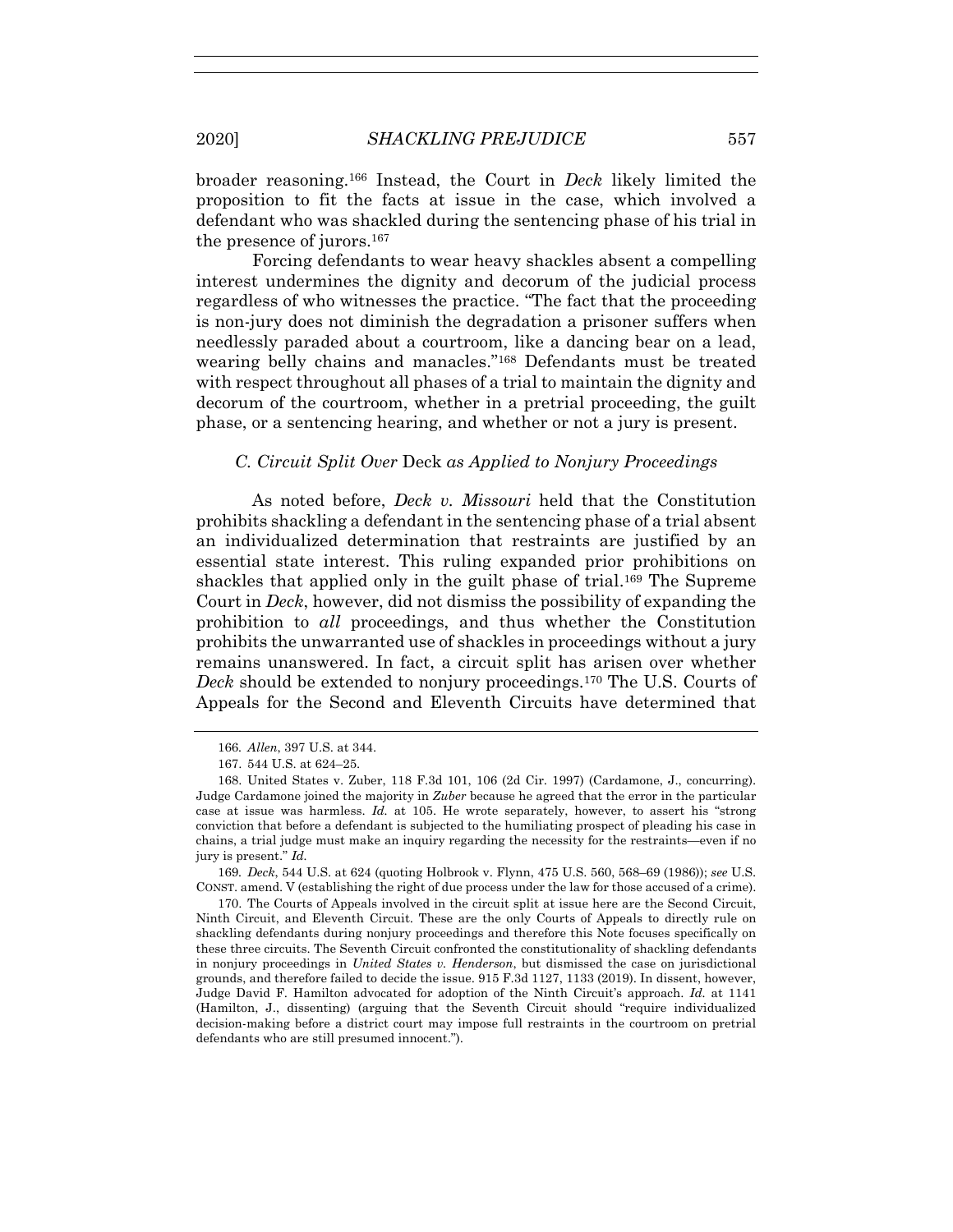courts may restrain defendants in nonjury proceedings without showing an individualized need.<sup>171</sup> These circuits reason that, in nonjury proceedings, defendants do not require protection from unwarranted shackling. Conversely, in *United States v. Sanchez-Gomez*, the U.S. Court of Appeals for the Ninth Circuit held that the Constitution prohibits the shackling of a defendant absent an individual inquiry into the necessity of restraints, regardless of whether jurors are present.172

#### 1. The Second and Eleventh Circuit Approach

The Second and Eleventh Circuits have held that courts may, consistent with the Due Process Clause, use shackles in nonjury proceedings without a showing of individualized need.173 In *United States v. Zuber*, for instance, the Second Circuit held that in nonjury proceedings, courts are not required to independently evaluate the need for restraints before shackling defendants.174 In *Zuber*, the U.S. Marshals Service decided as a matter of course to force Zuber to attend his sentencing hearing in arm and leg restraints.175 Zuber's counsel unsuccessfully protested the restraints, and Zuber was sentenced to 151 months in prison.176 Zuber appealed this sentence, arguing that the district court erred in "deferring to the recommendation of the Marshals Service that the defendant be restrained."177 The Second Circuit disagreed, however, holding that the district court was not in error.178 The Second Circuit stressed that the limitations on the use of shackles in the courtroom operate primarily to prevent juror bias, and because "judges, unlike juries, are not prejudiced by impermissible factors," safeguards on the use of shackles are unnecessary when the jury is not present.179

178*. Id.*

<sup>171</sup>*. See* United States v. LaFond, 783 F.3d 1216, 1225 (11th Cir. 2015) (holding that the Constitution does not prohibit the shackling of a defendant during a sentencing hearing before a judge); *Zuber*, 118 F.3d at 104 ("We decline to extend the rule . . . requiring an independent, judicial evaluation of the need to restrain a party in court [ ] to the context of non-jury sentencing proceedings.").

 <sup>172. 859</sup> F.3d 649, 666 (9th Cir. 2017), *vacated as moot*, 138 S. Ct. 1532 (2018).

<sup>173</sup>*. See LaFond*, 783 F.3d at 1225; *Zuber*, 118 F.3d at 104.

 <sup>174. 118</sup> F.3d at 102 ("We hold that the rule that courts may not permit a party to a jury trial to appear in court in physical restraints without first conducting an independent evaluation of the need for these restraints does not apply in the context of a non-jury sentencing hearing.").

<sup>175</sup>*. Id.* at 103 ("The decision to have [the defendant] appear in restraints was made in the normal course by the U.S. Marshals Service.").

<sup>176</sup>*. Id.* 

<sup>177</sup>*. Id.*

<sup>179</sup>*. Id.* at 103–04 (stating that "juror bias certainly constitutes the paramount concern" in cases dealing with the permissibility of shackling criminal defendants).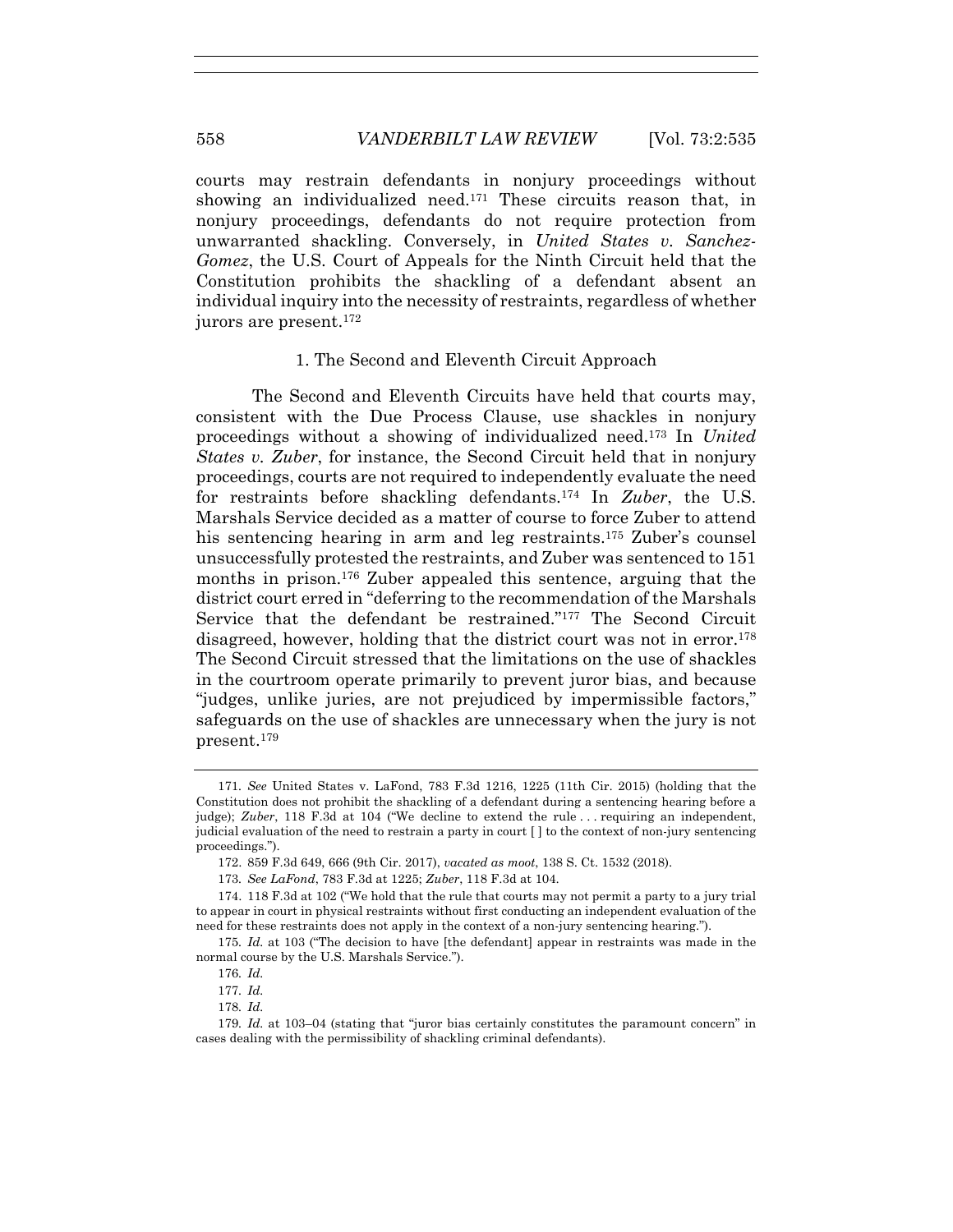The Second Circuit decided *Zuber* in 1997, eight years before *Deck v. Missouri*, leaving the court with no authoritative Supreme Court precedent to guide its analysis.180 However, the Second Circuit decided *Zuber* in the aftermath of the Supreme Court's decision in *Illinois v. Allen*,181 and *Deck* ultimately adopted the rationale outlined in *Allen*.182 The Court's comments on shackling in *Allen* are dicta and, as a result, were not binding on the Second Circuit in *Zuber*.183 But *Allen* demonstrates both the Supreme Court's concerns with unwarranted shackling and its skepticism over the practice's constitutionality.184 The Second Circuit thus should have afforded the case more deference. Instead, the Second Circuit addressed—but then quickly disregarded—the fact that unwarranted shackling of criminal defendants undermines the right to a meaningful defense and the dignity and decorum of the courtroom.185 This creates detrimental, humiliating, and injurious effects on defendants whether or not a jury is present.186

The Eleventh Circuit reached a similar result in *United States v. LaFond*, where it held that the rule against shackling a defendant without justification does not apply to nonjury sentencing hearings.<sup>187</sup> The defendant in *LaFond* argued that the district court abused its discretion when it mandated that he remain shackled throughout his

(citations omitted).

187. 783 F.3d 1216, 1225 (11th Cir. 2015).

 <sup>180.</sup> As previously mentioned, there are three fundamental Supreme Court cases prior to *Deck*  that consider the practice of shackling criminal defendants. *See* Holbrook v. Flynn, 475 U.S. 560 (1986); Estelle v. Williams, 425 U.S. 501 (1976); Illinois v. Allen, 397 U.S. 337 (1970). *Deck*, however, was the first Supreme Court case to rule on the constitutionality of shackling defendants directly. 544 U.S. 622, 632 (2005). Furthermore, the Second Circuit has not ruled on the constitutionality of indiscriminate shackling in nonjury proceedings since *Zuber* in 1997.

 <sup>181. 397</sup> U.S. at 344 (explaining that the use of restraints prejudices the jury against the defendant, significantly reduces the defendant's ability to participate meaningfully in his defense, and "affront[s]...the...dignity and decorum" of the courtroom).

 <sup>182.</sup> *Deck*, 544 U.S. at 630–32 (discussing the importance of dignity in the courtroom and citing *Allen* for the proposition that shackling is an "affront" to this dignity).

<sup>183</sup>*. Allen*, 397 U.S. at 344.

 <sup>184.</sup> *Deck* confirmed the importance of *Allen*. *See Deck*, 544 U.S. at 630–32; *Allen*, 397 U.S. at 344. *Deck* heavily cites *Allen* to support its holding; it also relies on *Allen*'s explanation of the legal principles violated by indiscriminate shackling. *Deck*, 544 U.S. at 630–32.

<sup>185</sup>*. Zuber*, 118 F.3d at 103 n.2.

<sup>186</sup>*. Id*. at 105–06 (Cardamone, J., concurring):

Physical restraints detract from the dignity and decorum of court proceedings, and on that basis alone are disfavored. Restraints may also substantially interfere with the accused's ability to present his case—by impeding easy communication with counsel, confusing a defendant to a degree sufficient to impair his mental faculties, and causing the prisoner to suffer pain. These concerns are implicated regardless of whether a jury is witness to the physical restraints placed on a defendant.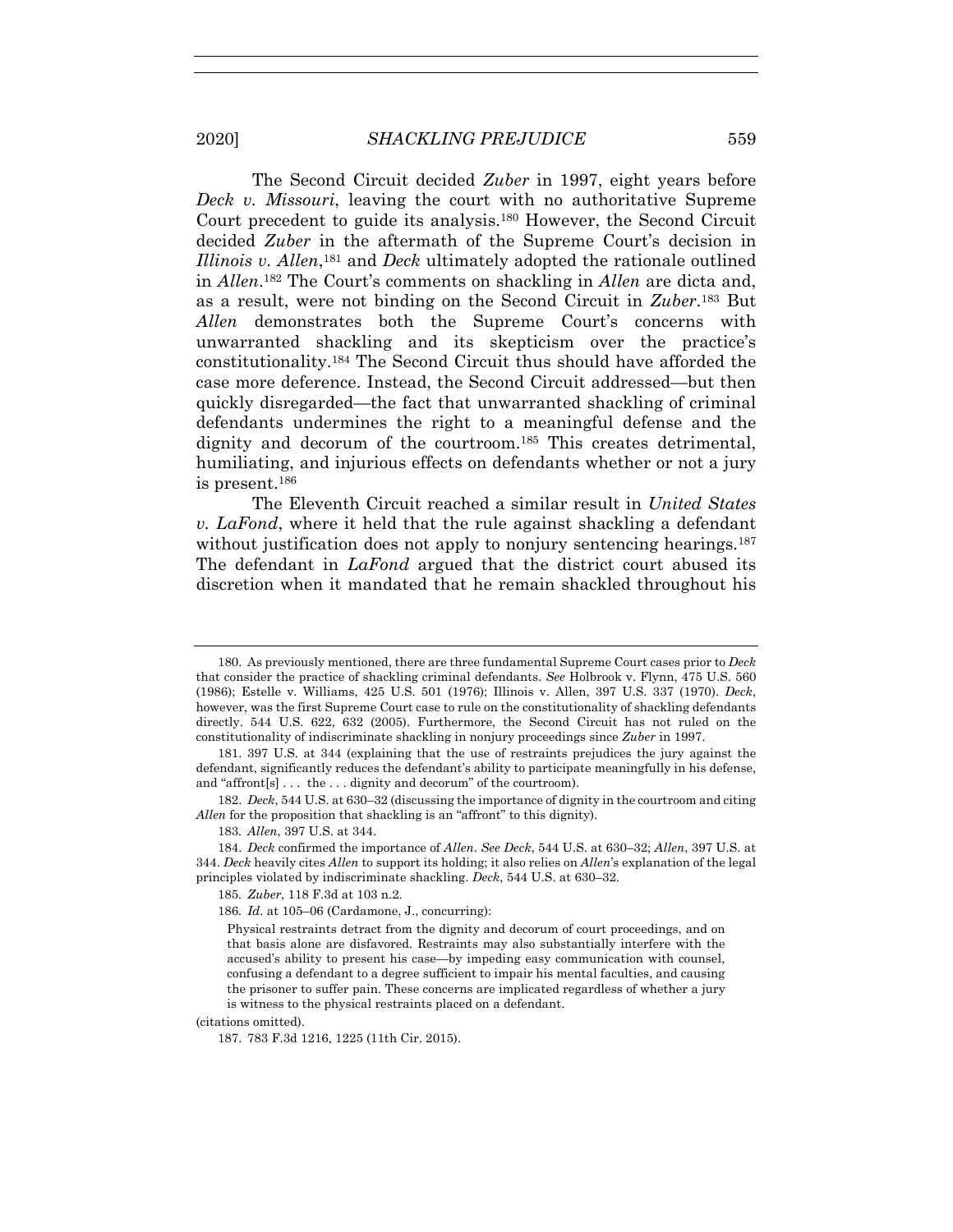sentencing hearing.188 The defendant argued that, although no jurors were present, the restraints caused him to suffer an "indignity" that "his conduct did not merit" and prevented him from writing during the hearing.<sup>189</sup> The defendant further contended that shackles are "inherently prejudicial" and should not be used on defendants absent necessity.190 The Eleventh Circuit disagreed, however: because the defendant appeared in shackles before only a judge, and not a jury, he had no protection against indiscriminate shackling.<sup>191</sup>

The Eleventh Circuit's opinion was misguided. Although the Eleventh Circuit decided *LaFond* ten years after the Supreme Court decided *Deck*, the former disregards the legal principles outlined in the latter. The Eleventh Circuit failed to mention the effect that shackling has on a defendant's right to a meaningful defense and the "dignity and decorum" of the courtroom and scarcely mentioned the implications that indiscriminate shackling has on the presumption of innocence.192 Although the Supreme Court relies heavily on these principles in *Deck*, the Eleventh Circuit in *LaFond*, without explanation, did not analyze the application of those principles to the case; indeed, it did not even mention them.193 Instead, the Eleventh Circuit incorrectly relied on ancient English common law to conclude that defendants may be shackled indiscriminately during nonjury proceedings.<sup>194</sup>

The Eleventh Circuit should have given greater weight to the Supreme Court's analysis in *Deck* and applied the legal principles outlined there to *LaFond*.195 In fact, since the defendant in *LaFond* claimed that the heavy restraints prevented him from writing during the hearing and were "inherently prejudicial," the court should have applied *Deck*'s three legal principles and ruled that the shackles in that case were unconstitutional.196

<sup>188</sup>*. Id.* 

<sup>189</sup>*. Id*.

<sup>190</sup>*. Id*.

<sup>191</sup>*. Id.* ("Because the rule against shackling pertains only to a jury trial, we hold that it does not apply to a sentencing hearing before a district judge.").

<sup>192</sup>*. Id.*

<sup>193</sup>*. Id.*

<sup>194</sup>*. Id.* (citing 4 BLACKSTONE, *supra* note 20, and a 1722 English court opinion as support for the proposition that unwarranted shackling is permissible during nonjury proceedings); *see also* 4 BLACKSTONE, *supra* note 20, at 317 (providing historic precedent that while a defendant did not stand in chains during trial, he did so during arraignment); Trial of Christopher Layer, 16 How. St. Tr. 94, 100–01 (K.B. 1722) (providing an example of the distinction between shackling at trial and at arraignment).

<sup>195</sup>*. See* Deck v. Missouri, 544 U.S. 622, 630–32 (2005) (analyzing the detriments of shackling during the punishment phase of a capital trial).

<sup>196</sup>*. LaFond*, 783 F.3d at 1225.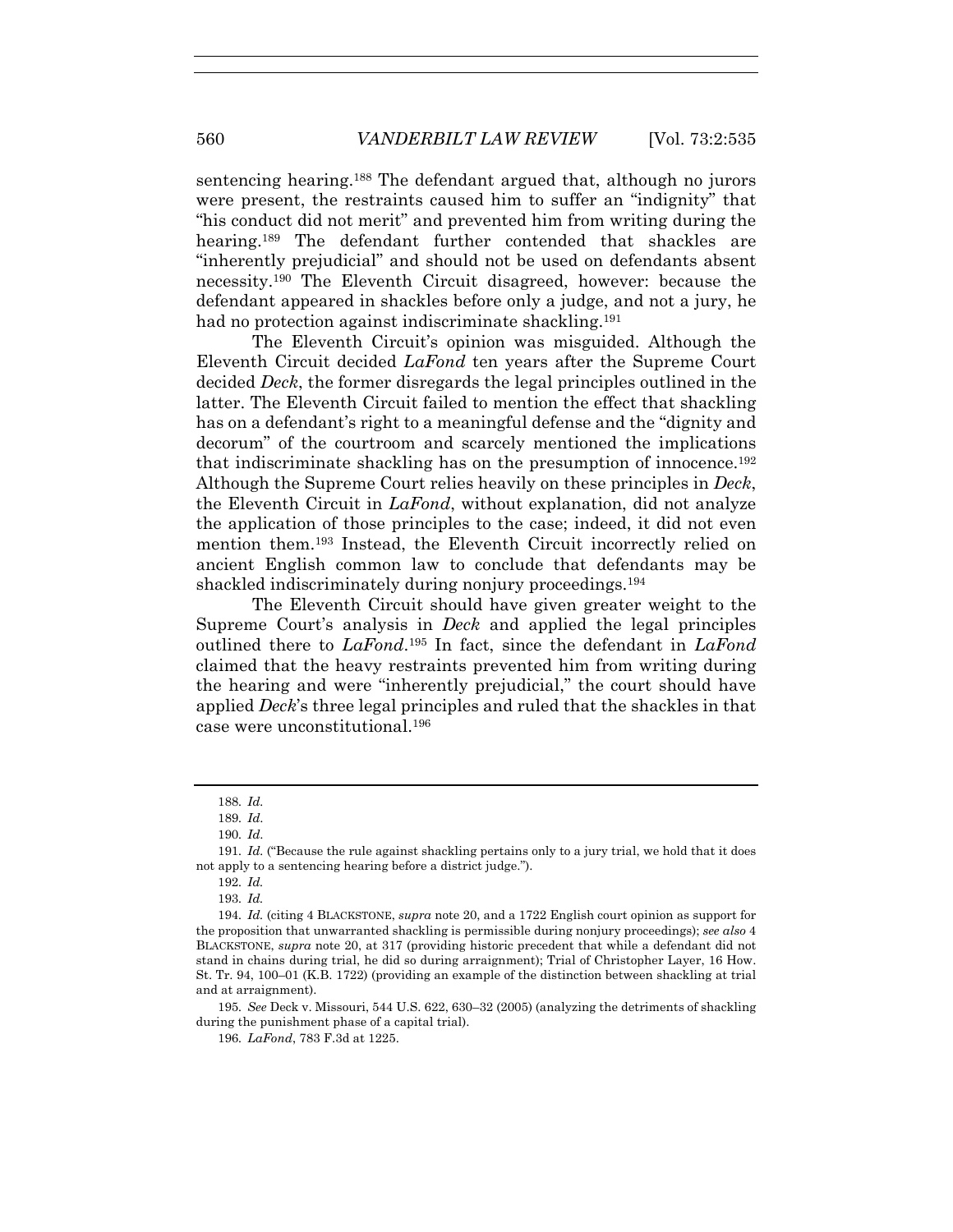#### 2. The Ninth Circuit Approach

Taking a different approach, the Ninth Circuit held in *United States v. Sanchez-Gomez* that the rule prohibiting the unwarranted shackling of criminal defendants established in *Deck v. Missouri* applies to nonjury proceedings as well.<sup>197</sup> The Ninth Circuit wrote that "[b]efore a presumptively innocent defendant may be shackled, the court must make an individualized decision that a compelling government purpose would be served and that shackles are the least restrictive means for maintaining security and order in the courtroom."198 The court held that the constitutional safeguards against shackling apply to all courtroom proceedings—jury or no jury.199

*Sanchez-Gomez* involved a courtroom policy adopted by the U.S. District Court for the Southern District of California that permitted the indiscriminate shackling of "all in-custody defendants" for nonjury proceedings.200 As part of the district-wide policy, restraints were used uniformly on defendants, regardless of their individual characteristics.201 As a result, the court used full restraints on, among others, a defendant with a fractured wrist, a defendant with a cane, and a defendant in a wheelchair.202 In *Sanchez-Gomez*, four defendants had been forced over their objections to wear shackles in the courtroom.203 Magistrate judges overruled the defendants' objections; these decisions were then appealed to the district court.<sup>204</sup> The defendants also filed an emergency motion to challenge the constitutionality of the court's shackling policy, claiming that the policy violated their Fifth Amendment due process rights.205 However, the district court disagreed and denied relief for the defendants.206 The defendants appealed, and the Ninth Circuit consolidated the four cases.<sup>207</sup>

- 204*. Id.*
- 205*. Id.*
- 206*. Id.*
- 207*. Id.*

 <sup>197.</sup> United States v. Sanchez-Gomez, 859 F.3d 649, 660 (9th Cir. 2017), *vacated as moot*, 138 S. Ct. 1532 (2018).

<sup>198</sup>*. Id.* at 661. As an example, the interest in courtroom security and interest in preventing escape are "compelling government purpose[s]." *Id.*

<sup>199</sup>*. Id.*

<sup>200</sup>*. Id.* at 653.

 <sup>201.</sup> The policy in the United States District Court for the Southern District of California called for the use of "full restraints" for "all" defendants in nonjury proceedings, which meant that each defendant had to wear handcuffs tied closely together, a waist chain, and additional shackles chaining the defendant's feet together. *Id.* at 653–54.

<sup>202</sup>*. Id.* at 654.

<sup>203</sup>*. Id.*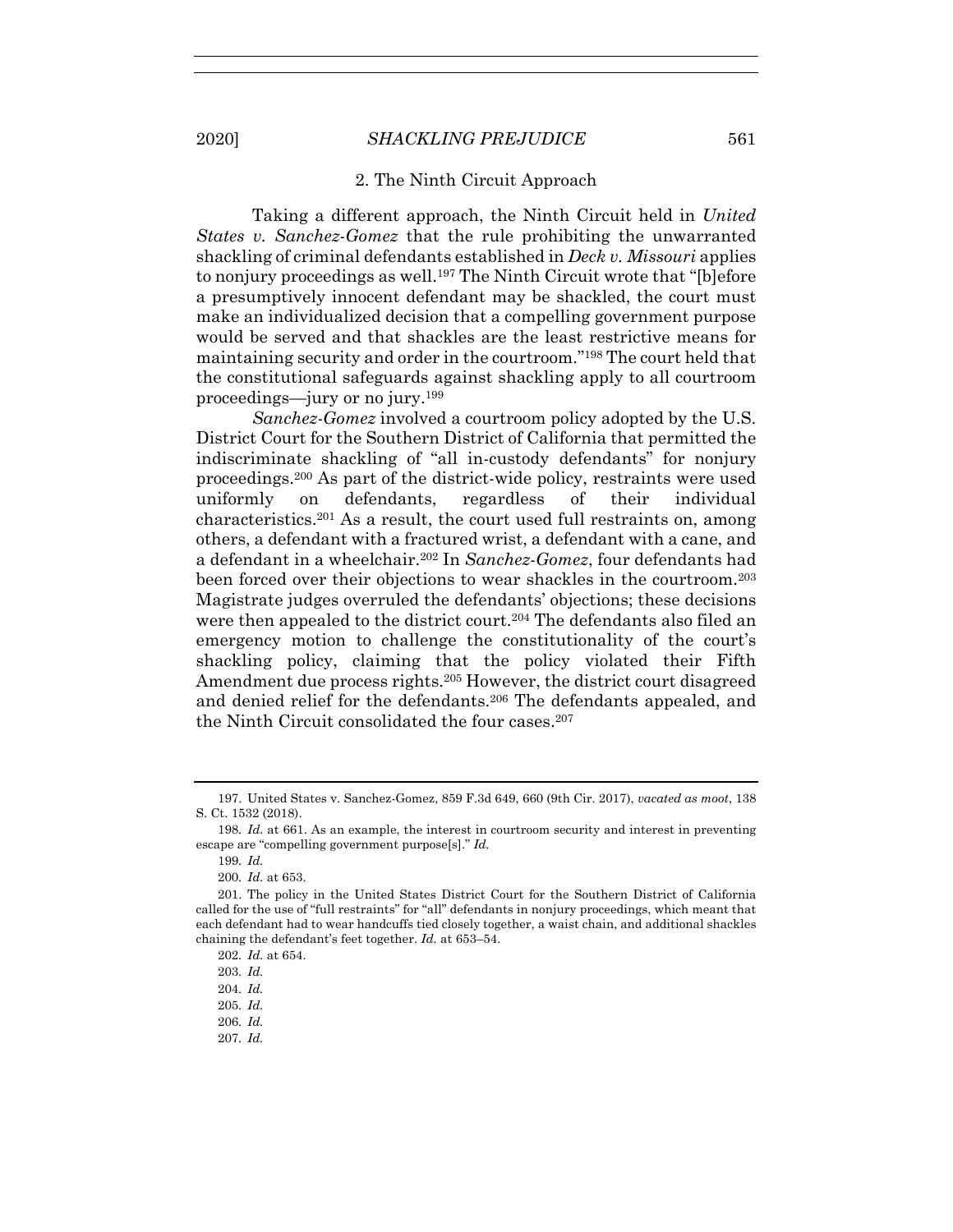In deciding the case, the Ninth Circuit relied on its decision in *United States v. Howard*, a holding that the court characterized as requiring "adequate justification for a generalized policy authorizing the pretrial use of shackles."208 The Ninth Circuit in *Howard* upheld a district-wide policy requiring pretrial detainees to wear leg shackles the first time they appeared before a magistrate judge, claiming the policy was sufficiently justified.209 The court in *Howard* relied on declarations from the Chief Deputy U.S. Marshal for the Central District of California in upholding the policy.210 The Chief Deputy declared that a generalized shackling policy was necessary to ensure order and safety in the courtroom in light of staffing shortages in the Marshals Service.211 In addition, he noted that "the greatest risks of escape and violence occur during transportation from detention facilities and in the courtroom," which supports the need for indiscriminate pretrial restraints.212 In light of *Howard*, the Ninth Circuit remanded *Sanchez-Gomez* for a determination of whether an "adequate justification" existed for the indiscriminate shackling policy at issue in that case.<sup>213</sup> In so doing, the court dodged the question of whether an indiscriminate shackling policy violates the Due Process Clause.

Soon after, however, the circuit voted to rehear the case en banc.214 The en banc court overruled *Howard* and held that "if the government seeks to shackle a defendant, it must first justify the infringement with specific security needs as to that particular defendant."215 Courts must then determine if the stated need "outweighs the infringement on a defendant's right" to be free of unwarranted restraints.216 The Ninth Circuit stated that courts cannot

214. United States v. Sanchez-Gomez, 831 F.3d 1263, 1264 (9th Cir. 2016) (mem.).

 215. United States v. Sanchez-Gomez, 859 F.3d 649, 666 (9th Cir. 2017), *vacated as moot*, 138 S. Ct. 1532 (2018). The Ninth Circuit interpreted the defendant's appeals as writs of mandamus. It denied the writ, but held that it had jurisdiction to consider the constitutionality of the districtwide shackling policy. *Id.* at 655–57, 666. At the time the Ninth Circuit voted to rehear the case, the four defendants' cases had ended and the district-wide shackling policy had changed. *Id.* at 657–59. The Ninth Circuit explained, however, that the case was not moot because the defendants represented a broader group of similarly situated people who could be similarly injured if the shackling policy was reinstated. *Id.* at 659.

216*. Id.* at 666.

 <sup>208.</sup> United States v. Sanchez-Gomez, 798 F.3d 1204, 1206 (9th Cir. 2015); *see also* United States v. Howard, 480 F.3d 1005, 1008 (9th Cir. 2007) (upholding the shackling policy because it "was adopted with an adequate justification of its necessity"), *overruled by Sanchez-Gomez*, 859 F.3d at 661 n.10.

 <sup>209. 480</sup> F.3d at 1008.

<sup>210</sup>*. Id.* at 1008–09.

<sup>211</sup>*. Id.*

<sup>212</sup>*. Id*. at 1009.

<sup>213</sup>*. Sanchez-Gomez*, 798 F.3d at 1206; *see also Howard*, 480 F.3d at 1008 (establishing the "adequate justification" standard for cases like *Sanchez-Gomez*).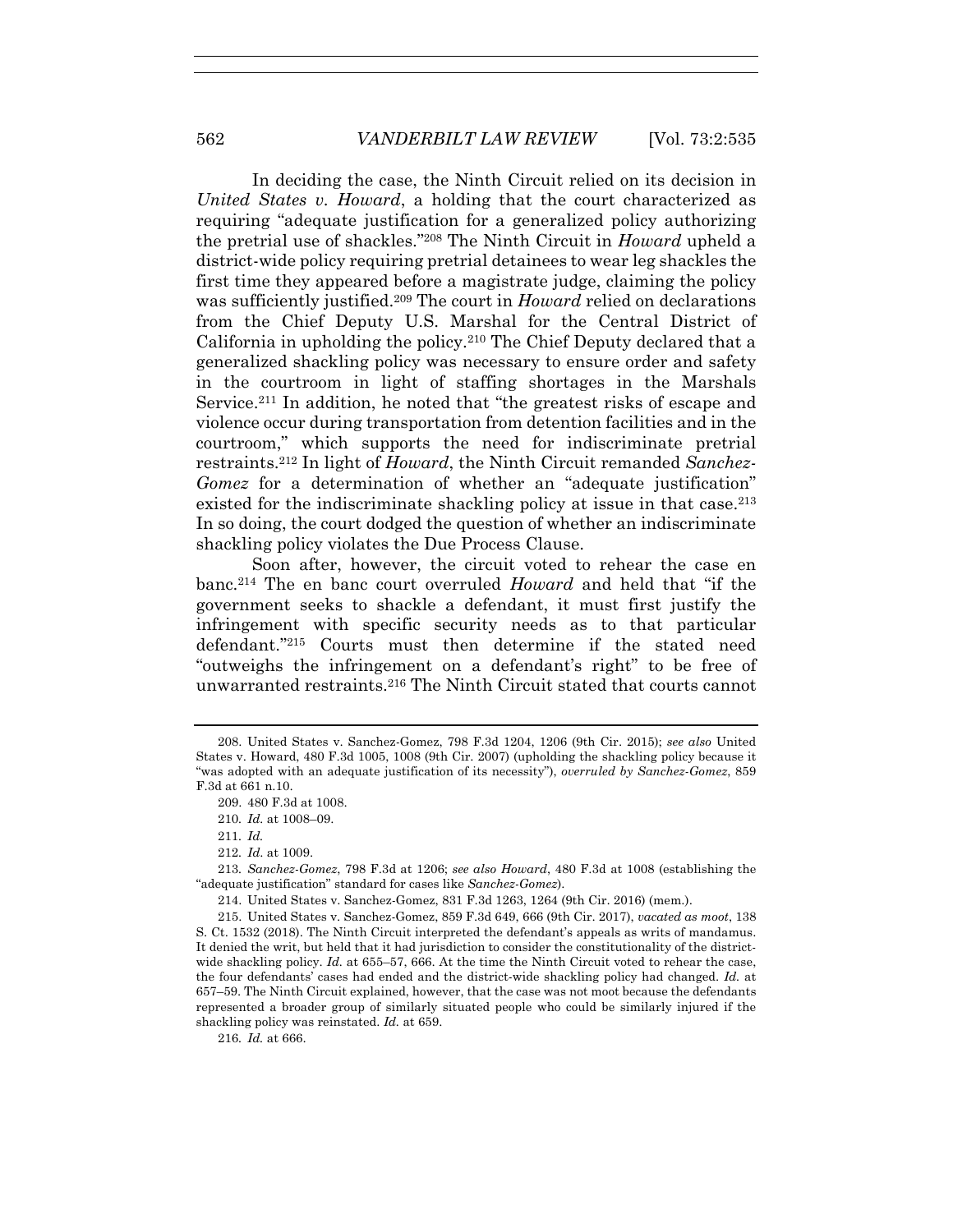defer such determinations to U.S. Marshals or other security providers.217 Moreover, the circuit asserted that courts must conduct individualized rulings on each defendant; the decision cannot be "presumptively answered by routine policies."218 The circuit then emphasized that the Constitution's right to be free from unwarranted restraints applies in all courtroom proceedings, whether or not a jury is present.219

In reaching the holding in *Sanchez-Gomez*, the Ninth Circuit emphasized the deep common law roots prohibiting the use of physical restraints and soundly labeled the right to be free from unwarranted shackles a "fundamental right."220 Additionally, the Ninth Circuit stressed that lower courts addressing claims of unwarranted shackling must consider concerns similar to those outlined by the Supreme Court in *Deck v. Missouri*, including "whether shackles would prejudice the jury, diminish the presumption of innocence, impair the defendant's mental capabilities, interfere with the defendant's ability to communicate with counsel, detract from the dignity and decorum of the courtroom or cause physical pain."221 The Ninth Circuit recognized that such concerns do not hinge on the presence of a jury, and therefore must be safeguarded in equal force in nonjury proceedings.<sup>222</sup> Courts must strive to protect the constitutional rights of defendants in jury and nonjury proceedings.223

The Supreme Court granted certiorari to *United States v. Sanchez-Gomez* in December 2017 and vacated and remanded the case to the Ninth Circuit to dismiss as moot.224 In deciding to remand the case, however, the Supreme Court did not decide the constitutionality of an indiscriminate shackling policy in a nonjury proceeding, leaving it an open question.225

## III. SOLUTION

The Supreme Court should adopt the Ninth Circuit's approach and extend the holding in *Deck v. Missouri* to all courtroom

225*. Id.*

<sup>217</sup>*. Id.*

<sup>218</sup>*. Id.*

<sup>219</sup>*. Id.*

<sup>220</sup>*. Id.* at 662, 666.

<sup>221</sup>*. Id.* at 660.

 <sup>222.</sup> *Id.* 

 <sup>223.</sup> *Id.*

 <sup>224.</sup> United States v. Sanchez-Gomez, 138 S. Ct. 1532, 1542 (2018). This Note specifically focuses on the constitutionality of indiscriminate shackling, and thus will not engage in a detailed discussion of the Supreme Court's reasoning in holding the case moot.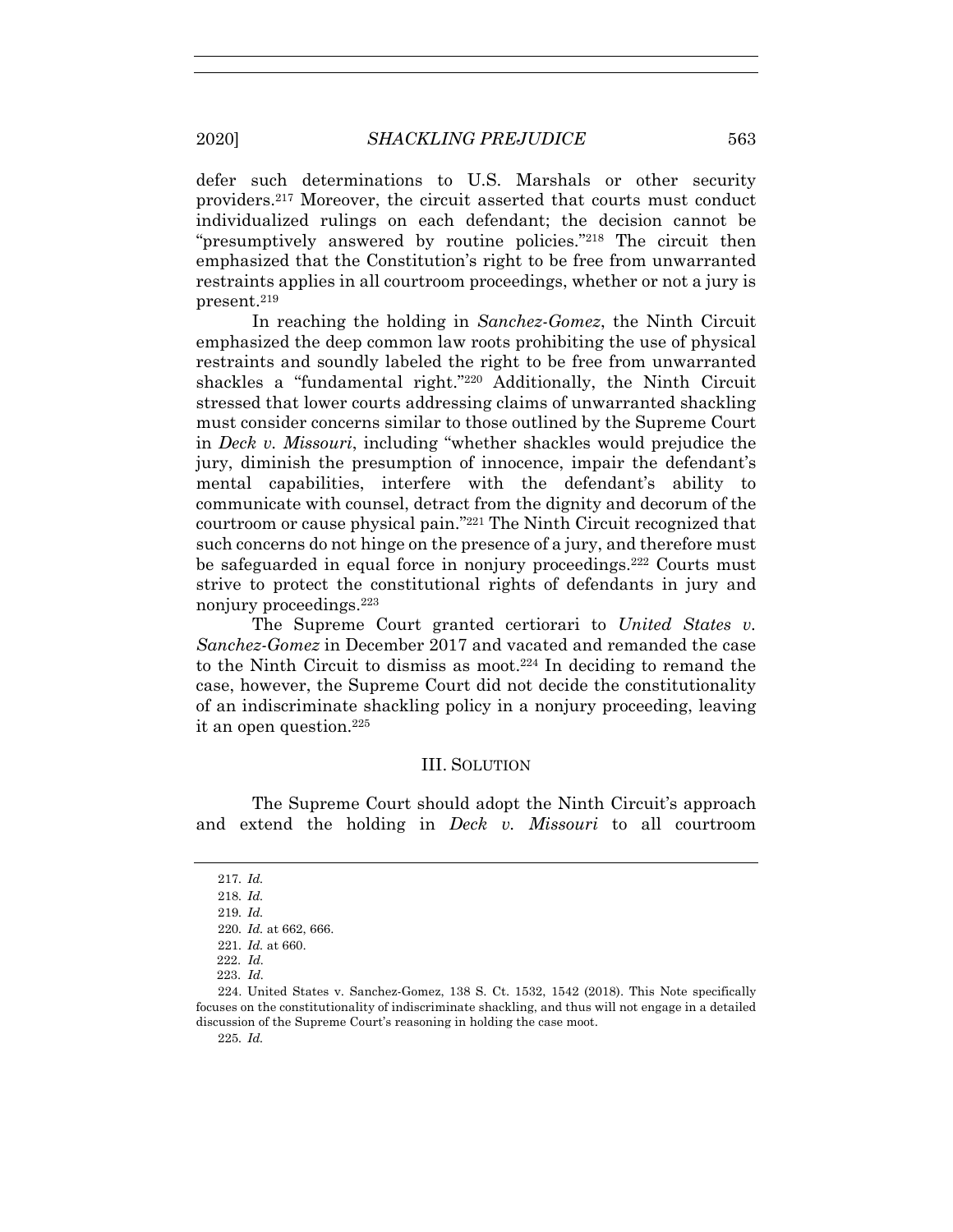proceedings.226 Indiscriminately shackling defendants in nonjury proceedings is inconsistent with the Supreme Court's well-reasoned opinion in *Deck*,227 and defendants have a constitutional right to be free from the use of unjustified restraints irrespective of the presence of a jury. Thus, in both jury and nonjury proceedings, shackling defendants without a showing that an essential state interest necessitates the use of restraints violates the Due Process Clause.

The principles that the Supreme Court advances in *Deck* apply with equal force to nonjury proceedings. While the Ninth Circuit in *Sanchez-Gomez* recognized this,<sup>228</sup> the Second and Eleventh Circuits gave only cursory treatment to the rights of defendants in nonjury proceedings.229 Those circuits appear to assume incorrectly that the absence of a jury negates the defendant's right to the presumption of innocence and to secure a meaningful defense, as well as the need to preserve the dignity and decorum of the courtroom. The Ninth Circuit's position, on the other hand, preserves these fundamental legal principles and ensures that the constitutional rights of defendants are protected—jury or no jury.230

The Ninth Circuit in *Sanchez-Gomez*, however, does not provide guidance on how courts should conduct the individualized shackling determinations or on the type of restraints that should be used in the event shackles are deemed justified.231 This Part will thus propose factors for courts to consider in the shackling analysis and offer further recommendations for the implementation of the *Sanchez-Gomez* rule.

The following factors shall be considered by courts in implementing the rule against the unwarranted shackles during nonjury and jury proceedings:

(1) [T]he seriousness of the present charge against the defendant, (2) the defendant's temperament and character, (3) the defendant's age and physical characteristics, (4) the defendant's past record, (5) any past escapes or attempted escapes by the defendant, (6)

 <sup>226. 544</sup> U.S. 622, 624 (2005).

<sup>227</sup>*. Id.*

 <sup>228. 859</sup> F.3d at 660–62 (stating that the "Supreme Court identified three constitutional anchors for the right" to be free from unwarranted shackles, and applied those "constitutional anchors" to nonjury proceedings).

<sup>229</sup>*. See* United States v. LaFond, 783 F.3d 1216, 1225 (11th Cir. 2015) ("Because the rule against shackling pertains only to a jury trial, we hold that it does not apply to a sentencing hearing before a district judge."); United States v. Zuber, 118 F.3d 101, 104 (2d Cir. 1997) ("We decline to extend the rule that we set forth in *Davidson*—requiring an independent, judicial evaluation of the need to restrain a party in court—to the context of non-jury sentencing proceedings.").

<sup>230</sup>*. See Sanchez-Gomez*, 859 F.3d at 661 ("We now clarify the scope of the right [to be free from unjustified restraints] and hold that it applies whether the proceeding is pretrial, trial, or sentencing, with a jury or without.").

<sup>231</sup>*. Id.* at 666.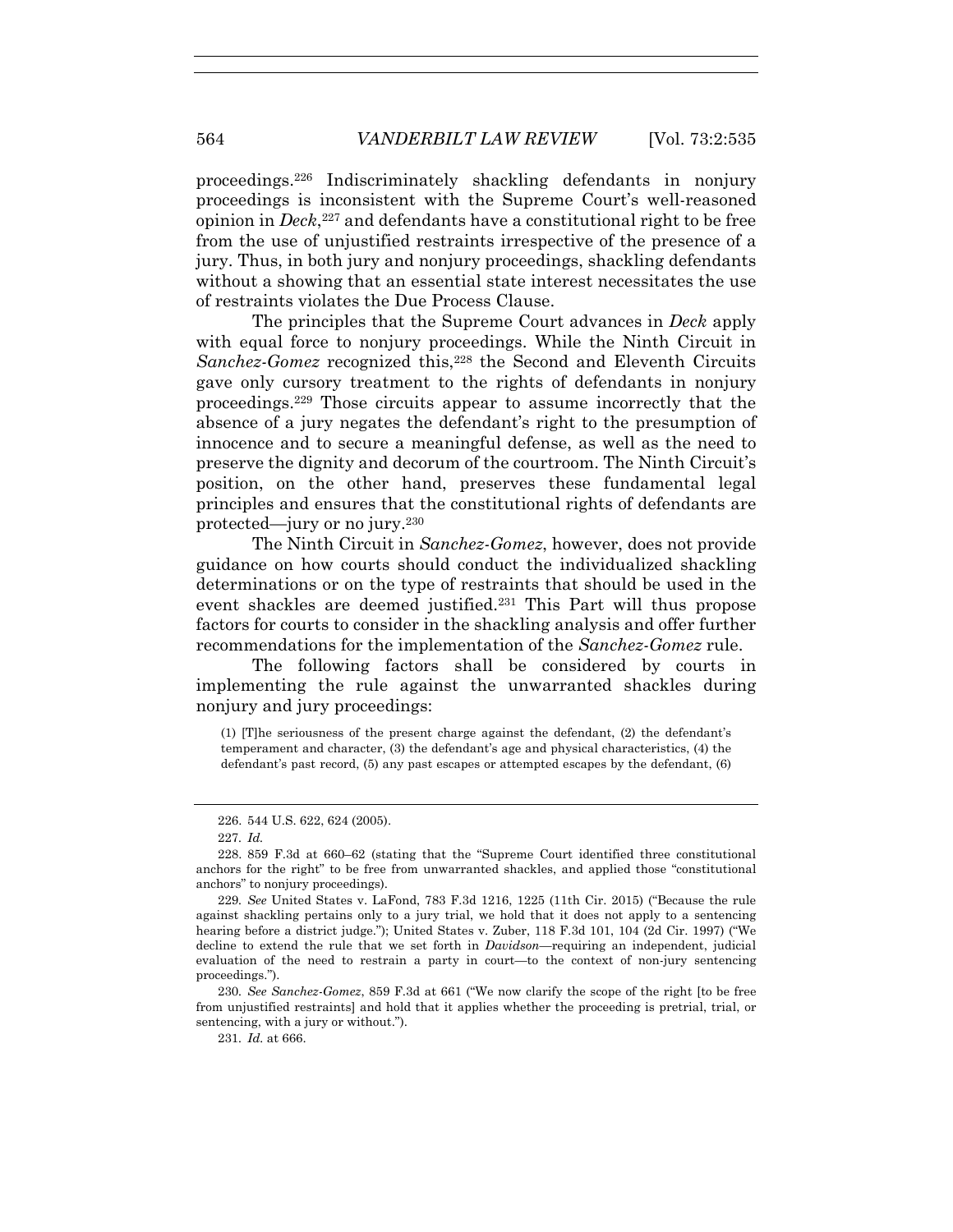evidence of a present plan of escape by the defendant, (7) any threats by the defendant to harm others or create a disturbance, (8) evidence of self-destructive tendencies on the part of the defendant, (9) the risk of mob violence or of attempted revenge by others, (10) the possibility of rescue attempts by other offenders still at large, (11) the size and mood of the audience, (12) the nature and physical security of the courtroom, and (13) the adequacy and availability of alternative remedies.<sup>232</sup>

These factors, adopted from an Illinois case involving a restraint determination,233 oblige judges to fully consider security concerns and order restraints when justified.234 This discredits the argument that expansion of the *Deck* rule threatens safety in the courtroom.235 Furthermore, the factors require the judge to consider the defendant's age, physical characteristics, and temperament, which mitigates the risk that the court will shackle defendants unnecessarily.236 The factors are not exhaustive; courts could choose to use the provided factors as a foundation from which to add additional relevant considerations.237

In addition, if the court does make an individualized determination that shackles are warranted, the court must not default to ordering full restraints. Rather, the judge should impose the minimum amount of restraints necessary in the particular case to adequately address the security concerns. Examples of less restrictive alternatives to full restraints include partial restraints (e.g., one hand cuffed discreetly to a chair238) and the use of police officers or supplementary security personnel in the courtroom.239

Critics of the *Sanchez-Gomez* opinion argue that expansion of the *Deck* rule to nonjury proceedings will cause administrative delay

 <sup>232.</sup> People v. Allen, 856 N.E.2d 349, 353 (Ill. 2006); *see also* Leah Rabinowitz, *Due Process Restrained: The Dual Dilemmas of Discriminate and Indiscriminate Shackling in Juvenile Delinquency Proceedings*, 29 B.C. THIRD WORLD L.J. 401, 422 (2009) (suggesting the Illinois factors should be at least considered while attempting to preserve dignity in juvenile proceedings that involve shackling).

<sup>233</sup>*. Allen*, 856 N.E.2d at 353.

<sup>234</sup>*. See* Deck v. Missouri, 544 U.S. 622, 628 (2005) ("[T]he right [to be free from shackles] may be overcome in a particular instance by essential state interests such as physical security, escape prevention, or courtroom decorum."); Kennedy v. Cardwell, 487 F.2d 101, 110–11 (6th Cir. 1973) (stating that factors to be considered by trial courts in making shackling decisions include: (1) the defendant's record, his temperament, and the desperateness of his situation; (2) the state of both the courtroom and the courthouse; (3) the defendant's physical condition; and (4) whether there is a "less prejudicial but adequate" means of providing security).

<sup>235</sup>*. See* Brief of Amici Curiae Senator Jeff Flake et al. at 12, United States v. Sanchez-Gomez, 138 S. Ct. 1532 (2017) (No. 17-312), 2017 WL 4350725, at \*12 ("The obvious effect of *Sanchez-Gomez*, then, will be to require more officers to maintain an expected level of courtroom security over an ever-increasing number of prisoners with less certain safety for the public.").

<sup>236</sup>*. Allen*, 856 N.E.2d at 353.

<sup>237</sup>*. See* Rabinowitz, *supra* note 232, at 422–23 (noting that states like California and Texas utilize separate, though similar, factors when determining the necessity of shackling).

 <sup>238.</sup> *See* Jones v. Meyer, 899 F.2d 883, 885 (9th Cir. 1990).

 <sup>239.</sup> *See* Holbrook v. Flynn, 475 U.S. 560 (1986)).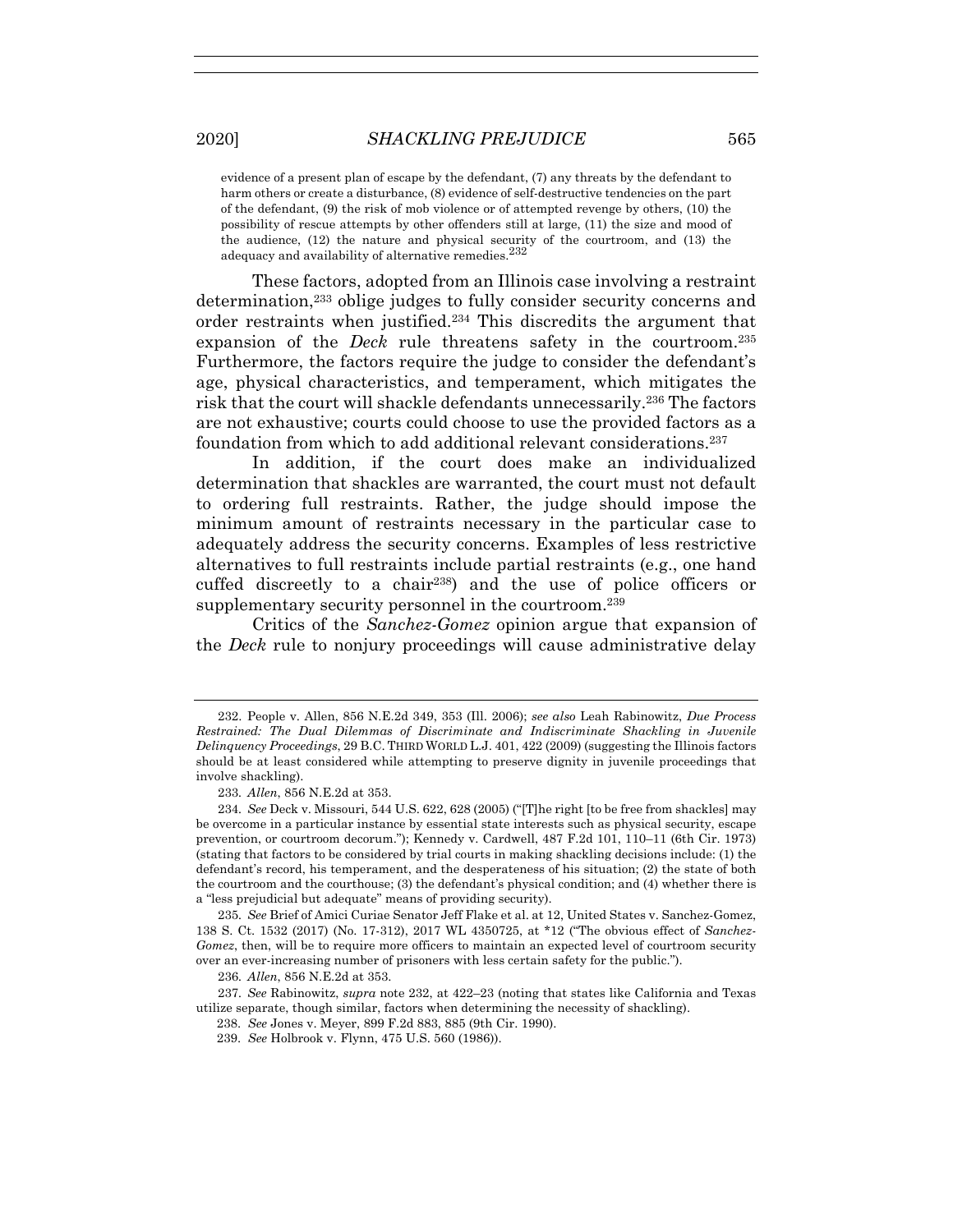and hamper the efforts of law enforcement.240 However, courts already employ a similar shackling analysis in determining whether and how to use restraints on defendants during jury proceedings.241 Thus, it would not be an undue burden to require them also to make individualized shackling determinations during nonjury proceedings. In *Deck*, the Supreme Court noted that the decision to shackle defendants in the courtroom traditionally requires an individualized, nuanced evaluation of the circumstances that may "take into account the factors that courts have traditionally relied on in gauging potential security problems and the risk of escape at trial."242 Put differently, trial courts have abundant experience with making such determinations in jury proceedings, and the approach can easily be adapted for use at nonjury proceedings as well.<sup>243</sup>

#### **CONCLUSION**

The unwarranted use of shackles on defendants is unconstitutional under the Due Process Clauses of the Fifth and Fourteenth Amendments regardless of the presence of a jury. Thus, the Supreme Court should adopt the approach taken in the Ninth Circuit case *United States v. Sanchez-Gomez* and hold that courts may not shackle defendants in any courtroom proceeding absent an individualized determination that an essential state interest necessitates the use of the restraints.244 Shackling criminal defendants

242*. Deck*, 544 U.S. at 629.

244. 859 F.3d 649, 666 (9th Cir. 2017), *vacated as moot*, 138 S. Ct. 1532 (2018).

<sup>240</sup>*. See* Brief of Amici Curiae Senator Jeff Flake et. al., *supra* note 235, at \*10 (arguing that an expansion of the *Deck* rule to nonjury proceedings will force courtroom security officers to spend time on "layer upon layer of administrative functions and not on assessing and avoiding actual security concerns").

<sup>241</sup>*. See, e.g.*, Deck v. Missouri, 544 U.S. 622, 628–29 (2005) (explaining that one's right to be free from shackles "may be overcome in a particular instance by essential state interests such as physical security, escape prevention, or courtroom decorum"); United States v. Haynes, 729 F.3d 178, 190 (2d Cir. 2013) (explaining that in making shackling decisions in jury trials, "judges make an independent determination, on a case-by-case basis, whether the use of shackles is warranted" after taking into account security concerns); United States v. Durham, 287 F.3d 1297, 1304 (11th Cir. 2002) (asserting that in making shackling determinations, "[t]rial judges are to be accorded reasonable discretion to balance the interests involved and to decide which measures are necessary to ensure the security of the courtroom"); Duckett v. Godinez, 67 F.3d 734, 749 (9th Cir. 1995) ("In all the cases in which shackling has been approved, there has also been evidence of disruptive courtroom behavior, attempts to escape from custody, assaults or attempted assaults while in custody, or a pattern of defiant behavior toward corrections officials and judicial authorities."); Kennedy v. Cardwell, 487 F.2d 101, 111 (6th Cir. 1973) ("[O]nly upon a *clear showing* of necessity should shackles ever be employed.").

 <sup>243.</sup> Furthermore, requiring courts to balance the interests involved and make a determination of the necessity of shackles addresses the counterargument that there are no "procedural steps for how a . . . court may come to a constitutional conclusion that a purportedly dangerous defendant should be shackled." Dickerson, *supra* note 58, at 781.